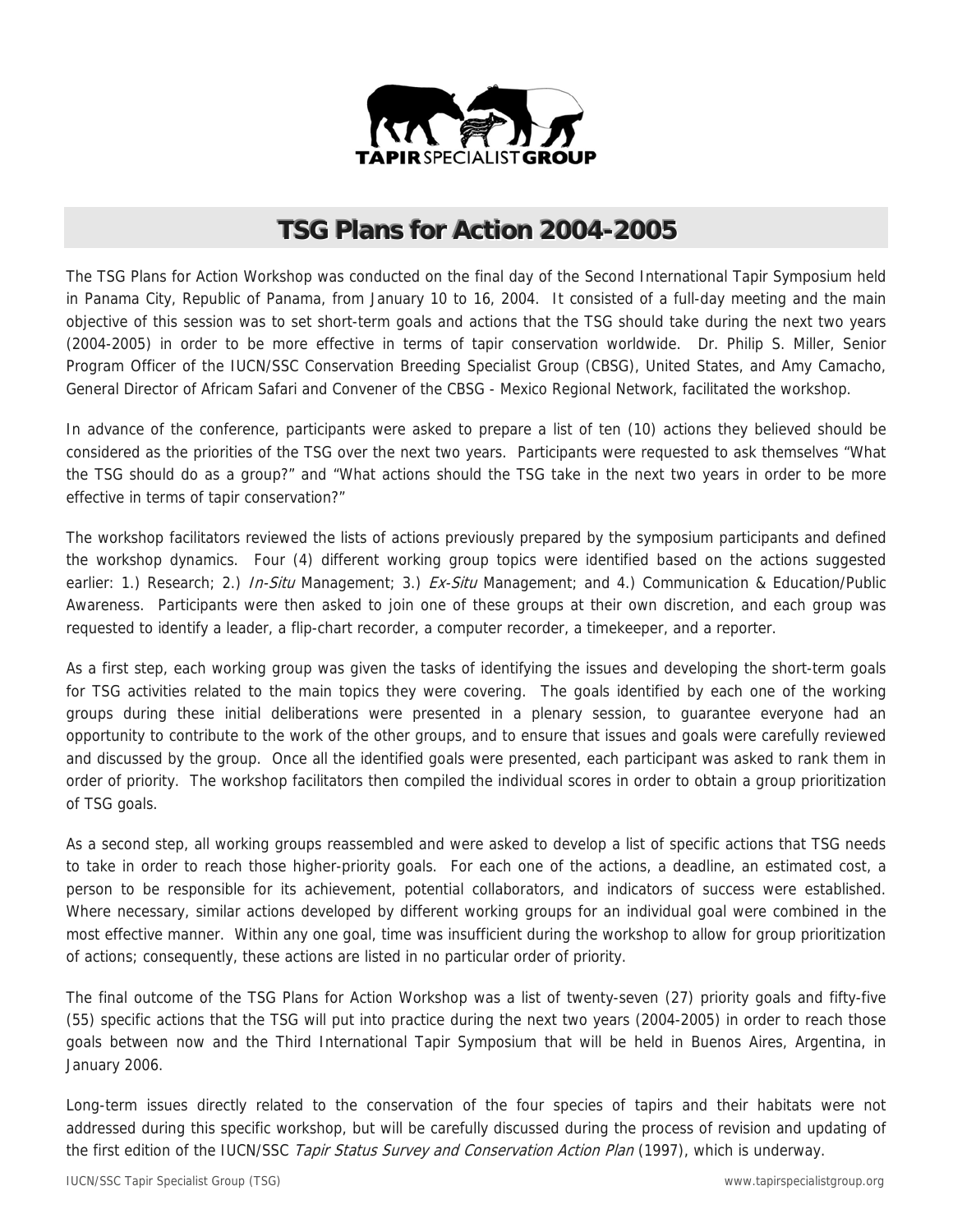# **Working Group Goals**

# **Research Group**

**PARTICIPANTS:** Carl Traeholt (Denmark/Malaysia), Diego J. Lizcano (Colombia), Anders Gonçalves da Silva (Brazil), George Ortmeier Velastin (Brazil), Javier Adolfo Sarria Perea (Colombia), Pilar Alexander Blanco Márquez (Venezuela), Adrián Naveda Rodríguez (Venezuela), Epigmenio Cruz Aldán (Mexico), Iván Lira Torres (Mexico), Matthew Colbert (USA), Karla Aparicio (Panama), Corinne Kendall (USA), Charles R. Foerster (USA/Costa Rica), Jason Scott (USA), and Jeffrey Ortiz Gamboa (Costa Rica).

### **Goals:**

- 1. To establish the TSG Genetics Committee and develop the International Tapir Genetics Project;
- 2. To establish standard data collection methods and databases in all tapir range countries;
- 3. To create a TSG members section in the TSG Website where information can be divulged;
- 4. To involve researchers from tapir range countries that are not currently part of the TSG;
- 5. To identify research hotspots, priorities, and actors in all tapir range countries;
- 6. To encourage field projects to include health aspects;
- 7. To provide support for technical training and capacity building on veterinary issues;
- 8. To have threat assessments in each country for species and habitat;
- 9. To collect ethno-zoological knowledge.

# **In-Situ Management Group**

**PARTICIPANTS:** Olga L. Montenegro (Colombia), Emilio Constantino (Colombia), Jaime Andres Suárez Mejía (Colombia), Sergio Sandoval Arenas (Colombia), Adriana Mercedes Sarmiento Dueñas (Colombia), Eduardo J. Naranjo Piñera (Mexico), Denis Alexander Torres (Venezuela), Juan de Dios Valdez Leal (Mexico/Costa Rica), Silvia C. Chalukian (Argentina), José Roberto Ruiz Fuamagalli (Guatemala), and Nereyda Estrada Andino (Honduras/Costa Rica).

**Fundamental Goal:** To have National Action Plans for tapir conservation and management in all the tapir range countries.

### **Specific Goals:**

- 1. To gather and organize all available information about tapir population status and their habitats (distribution, threats, management needs etc.);
- 2. To have a diagnosis about legislation and management policies related to tapir conservation in each country;
- 3. To form local groups working on National Action Plans for tapirs.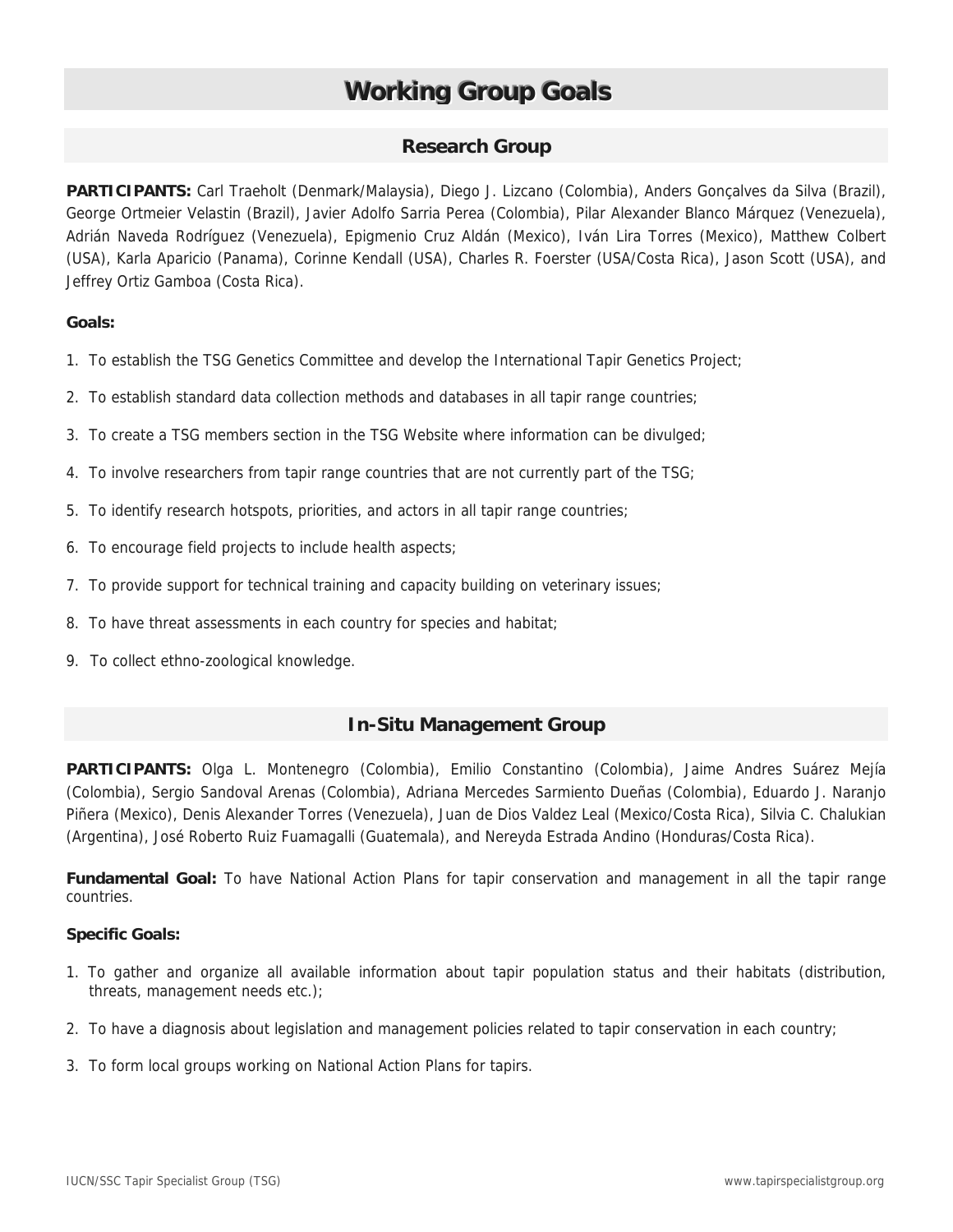# **Ex-Situ Management Group**

**PARTICIPANTS:** Bengt Holst (Denmark), Rick Barongi (USA), Lewis Greene (USA), Alan H. Shoemaker (USA), Michael Dee (USA), Jennifer McLain (USA), Mitch Finnegan (USA), Douglas M. Richardson (Canada), Humberto Wohlers (Belize), Viviana B. Quse (Argentina), Eduardo Francisco (Argentina), Carolina Villegas (Colombia), Alberto Baché Zarauz (Mexico), Celia Frias (Panama), and Andres Valencia (Panama).

#### **Goals:**

- 1. To have TSG approved husbandry guidelines for all four species of tapirs;
- 2. To have husbandry guidelines distributed to regional/national zoo organizations or individual zoos in range countries;
- 3. To have all tapir holding zoos aware of TSG and its activities;
- 4. To have 10 EAZA/AZA zoos with developed partnerships with zoos in range countries;
- 5. To have 10 EAZA/AZA zoos with developed partnerships with field researchers;
- 6. To have all tapir holding zoos aware of what data is needed for proper record keeping;
- 7. To have 10% of computerized tapir holding zoos consistently using ARKS;
- 8. To have legal authorities aware of international management needs and acknowledging zoos' role in conservation.

#### **Communication & Education/Public Awareness Group**

**PARTICIPANTS:** Siân S. Waters (U.K.), Gareth Redston (U.K.), Gilia Angell (USA), Kelly Russo (USA), Justine Powell (Australia), Siti Khadijah Abd. Ghani (Malaysia), Rafael Samudio Jr. (Panama), Angela Glatston (The Netherlands), and Alberto Mendoza (Mexico/USA).

**Fundamental Goal:** To increase awareness of tapirs amongst the general public, capturing people's interest about tapirs. Help tapir conservation by raising awareness outside of the TSG.

#### **Specific Goals:**

- 1. To increase involvement of range countries in the TSG;
- 2. To increase awareness of tapirs outside of the TSG;
- 3. To improve communication between TSG members;
- 4. To improve communication between the TSG and other organizations;
- 5. To establish a clear and recognizable/concise mission about what the TSG is and why it is important;
- 6. To establish the TSG as "the" point of reference for everyone seeking information on all aspects of tapirs.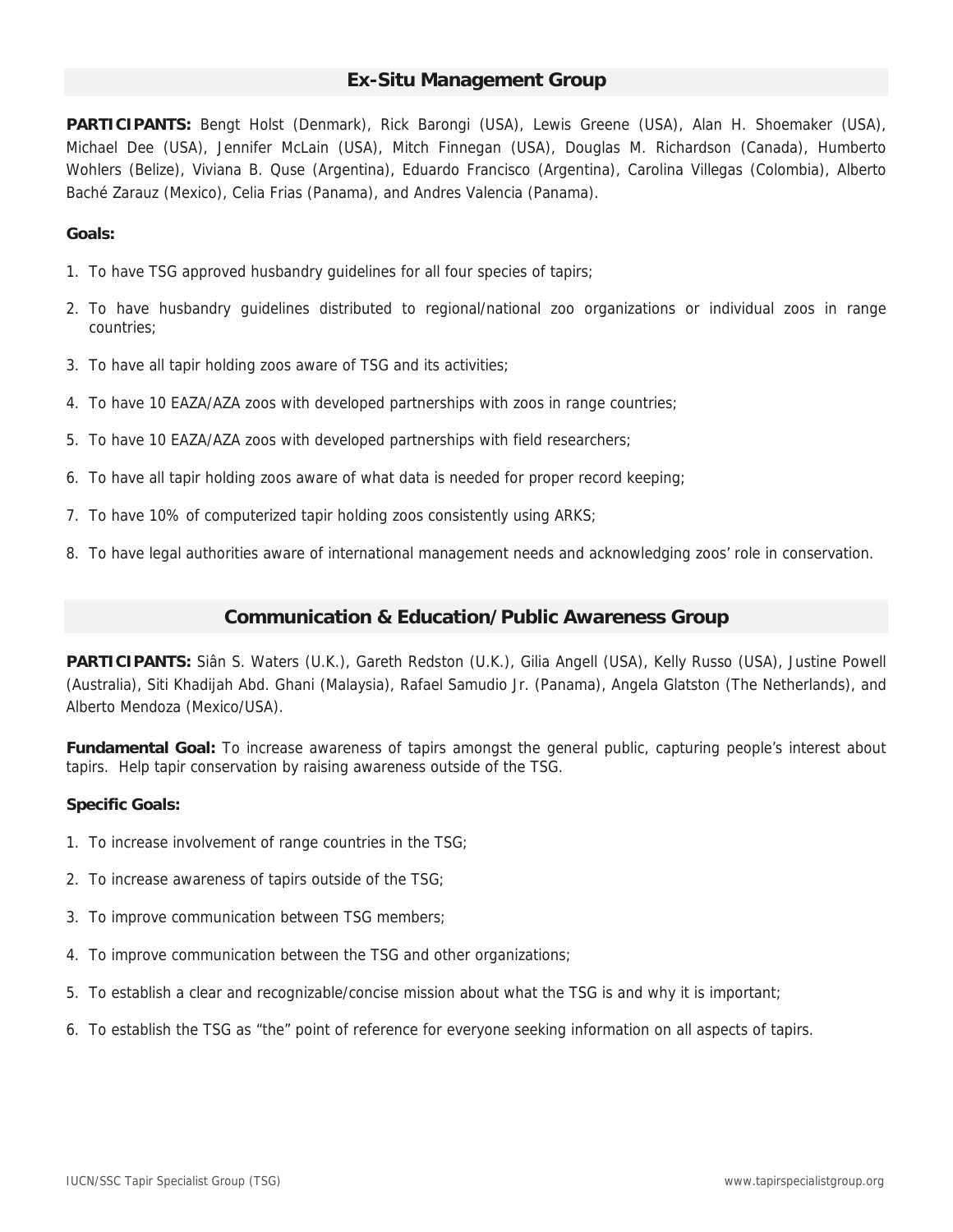# **Priority Goals**

|                | Goal                                                                                                                  | <b>Rank</b> |
|----------------|-----------------------------------------------------------------------------------------------------------------------|-------------|
| 1              | To have National Action Plans for tapir conservation and management in all the tapir range countries                  | 49          |
| $\overline{2}$ | To establish standard data collection methods and databases in all tapir range countries                              | 37          |
| 3              | To identify research hotspots, priorities, and actors in all tapir range countries                                    | 30          |
| 4              | To have 10 EAZA/AZA Zoos with established partnerships with tapir field researchers                                   | 26          |
| 5              | To increase awareness of tapirs outside of the TSG                                                                    | 23          |
| 6              | To establish the TSG Genetics Committee and develop the International Tapir Genetics Project                          | 20          |
| 7              | To involve researchers from tapir range countries that are not currently part of the TSG                              | 20          |
| 8              | To have 10 EAZA/AZA Zoos with established partnerships with zoos in range countries                                   | 19          |
| 9              | To form local groups working on National Action Plans for tapirs                                                      | 19          |
| 10             | To gather and organize all available information about tapir population status and their habitats                     | 18          |
| 11             | To provide support for technical training and capacity building on veterinary issues                                  | 17          |
| 12             | To establish the TSG as THE point of reference for everyone seeking information on all aspects of tapirs              | 16          |
| 13             | To get all tapir holding zoos aware of what data is needed for proper record keeping                                  | 15          |
| 14             | To get all tapir holding zoos aware of the TSG and its activities                                                     | 14          |
| 15             | To encourage field projects to include health aspects                                                                 | 14          |
| 16             | To increase involvement of range countries in the TSG                                                                 | 12          |
| 17             | To have TSG approved husbandry and veterinary guidelines for all four species of tapirs                               | 11          |
| 18             | To collect ethno-zoological knowledge                                                                                 | 10          |
| 19             | To improve communication between the TSG and other organizations                                                      | 8           |
|                | <sup>20</sup> To have threat assessments in each country for species and habitat                                      | 8           |
| 21             | To have husbandry guidelines distributed to regional/national zoo organizations or individual zoos in range countries | 6           |
| 22             | To have legal authorities aware of international management needs and acknowledging zoos' role in conservation        | 5           |
| 23             | To have a diagnosis about legislation and management policies related to tapir conservation in each country           | 5           |
| 24             | To improve communication between TSG Members                                                                          | 2           |
| 25             | To establish a clear and recognizable/concise mission about what the TSG is and why it is important                   | 2           |
| 26             | To create a TSG Members section in the TSG Website where information can be divulged                                  | 1           |
| 27             | To have 10% of computerized tapir holding zoos consistently using ARKS                                                | 0           |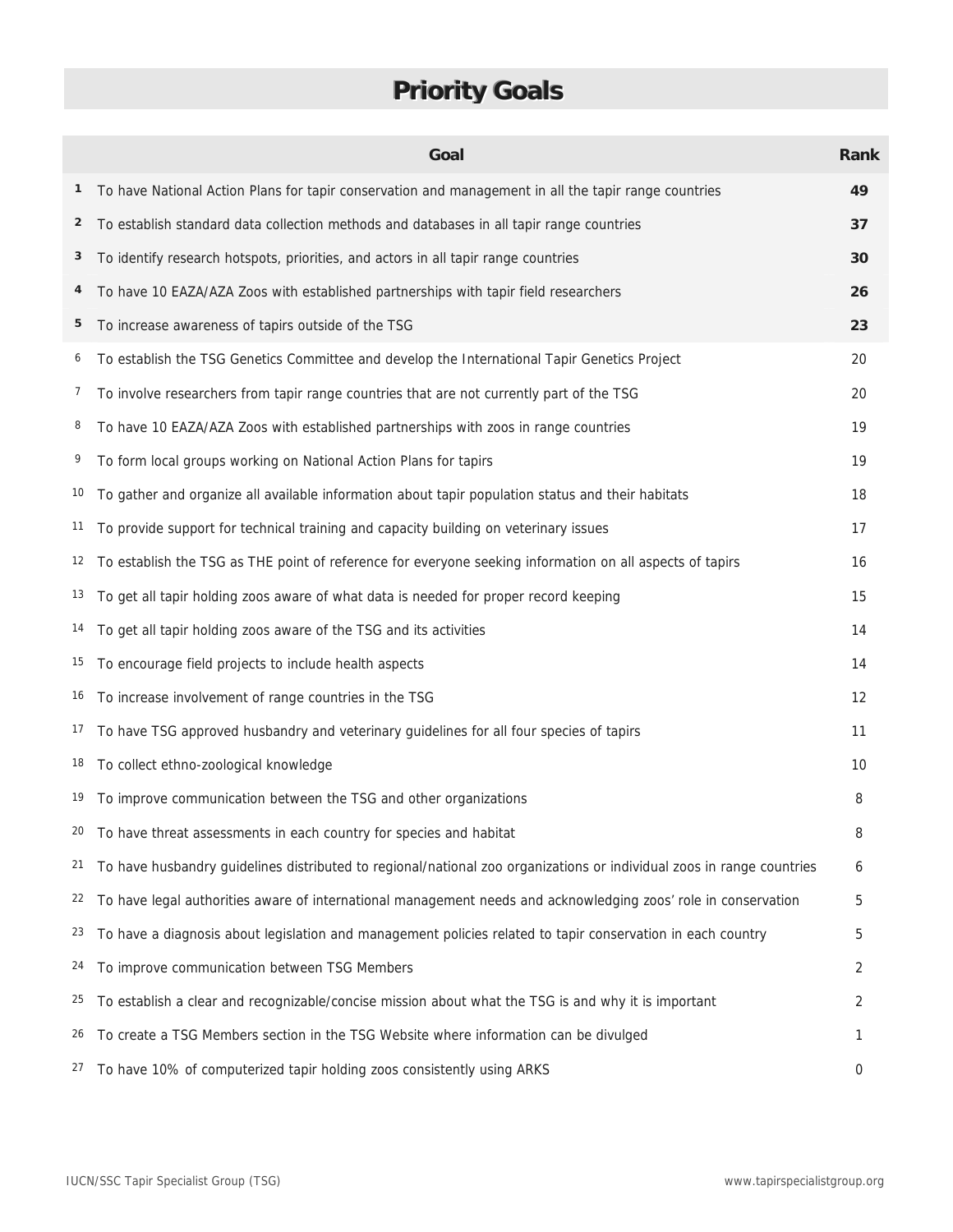# **TSG Plans for Action 2004-2005**

| <b>GOAL 1</b>   | To have National Action Plans for tapir conservation and management in all the<br>tapir range countries.                                                                                                                                                                                                                |
|-----------------|-------------------------------------------------------------------------------------------------------------------------------------------------------------------------------------------------------------------------------------------------------------------------------------------------------------------------|
| <b>ACTION 1</b> | Identify TSG Members (appoint new members if necessary) to be the TSG Country Coordinators, who<br>will be responsible for coordinating the development of the National Action Plan in each tapir range<br>country in Central and South America, and Southeast Asia.                                                    |
| Time            | 4 months                                                                                                                                                                                                                                                                                                                |
| Cost            | nil                                                                                                                                                                                                                                                                                                                     |
| Responsibility  | TSG Chair (Patrícia Medici)                                                                                                                                                                                                                                                                                             |
| Collaborators   | TSG Species Coordinators and TSG Membership                                                                                                                                                                                                                                                                             |
| Indicators      | TSG Country Coordinators have been identified.                                                                                                                                                                                                                                                                          |
| <b>ACTION 2</b> | Establish a TSG Action Planning Committee formed by the TSG Chair, TSG Deputy-Chairs, TSG Species<br>Coordinators, TSG Country Coordinators, and other key members.                                                                                                                                                     |
| Time            | 4 months                                                                                                                                                                                                                                                                                                                |
| Cost            | nil                                                                                                                                                                                                                                                                                                                     |
| Responsibility  | TSG Chair (Patrícia Medici)                                                                                                                                                                                                                                                                                             |
| Indicators      | TSG Action Planning Committee has been established.                                                                                                                                                                                                                                                                     |
| <b>ACTION 3</b> | Elaborate Guidelines for the Development of National Action Plans. Distribute document to all TSG<br>Country Coordinators in Central and South America, and Southeast Asia.                                                                                                                                             |
| Time            | 8 months                                                                                                                                                                                                                                                                                                                |
| Cost            | nil (electronic distribution)                                                                                                                                                                                                                                                                                           |
| Responsibility  | Olga L. Montenegro (Colombia)                                                                                                                                                                                                                                                                                           |
| Collaborators   | TSG Chair (Patrícia Medici), and TSG Action Planning Committee                                                                                                                                                                                                                                                          |
| Indicators      | Guidelines have been elaborated and distributed to all TSG Country Coordinators.                                                                                                                                                                                                                                        |
| <b>ACTION 4</b> | Establish Regional Tapir Action Planning Committees to work on the development of National Action<br>Plans for Tapir Conservation and Management in each tapir range country in Central and South<br>America, and Southeast Asia.                                                                                       |
| Time            | 8-10 months                                                                                                                                                                                                                                                                                                             |
| Cost            | nil                                                                                                                                                                                                                                                                                                                     |
| Responsibility  | <b>TSG Country Coordinators</b>                                                                                                                                                                                                                                                                                         |
| Collaborators   | TSG Chair (Patrícia Medici), and TSG Species Coordinators                                                                                                                                                                                                                                                               |
| Indicators      | Regional Tapir Action Planning Committees have been established.                                                                                                                                                                                                                                                        |
| <b>ACTION 5</b> | TSG Country Coordinators compile a directory of all key people and organizations directly or indirectly<br>involved in tapir conservation and management within their countries (researchers, governmental and<br>non-governmental organizations, universities, zoological institutions, community organizations etc.). |
| Time            | 8-10 months                                                                                                                                                                                                                                                                                                             |
| Cost            | nil                                                                                                                                                                                                                                                                                                                     |
| Responsibility  | <b>TSG Country Coordinators</b>                                                                                                                                                                                                                                                                                         |
| Collaborators   | TSG Species Coordinators and TSG Membership                                                                                                                                                                                                                                                                             |
| Indicators      | Directories of key people and organizations per country have been compiled.                                                                                                                                                                                                                                             |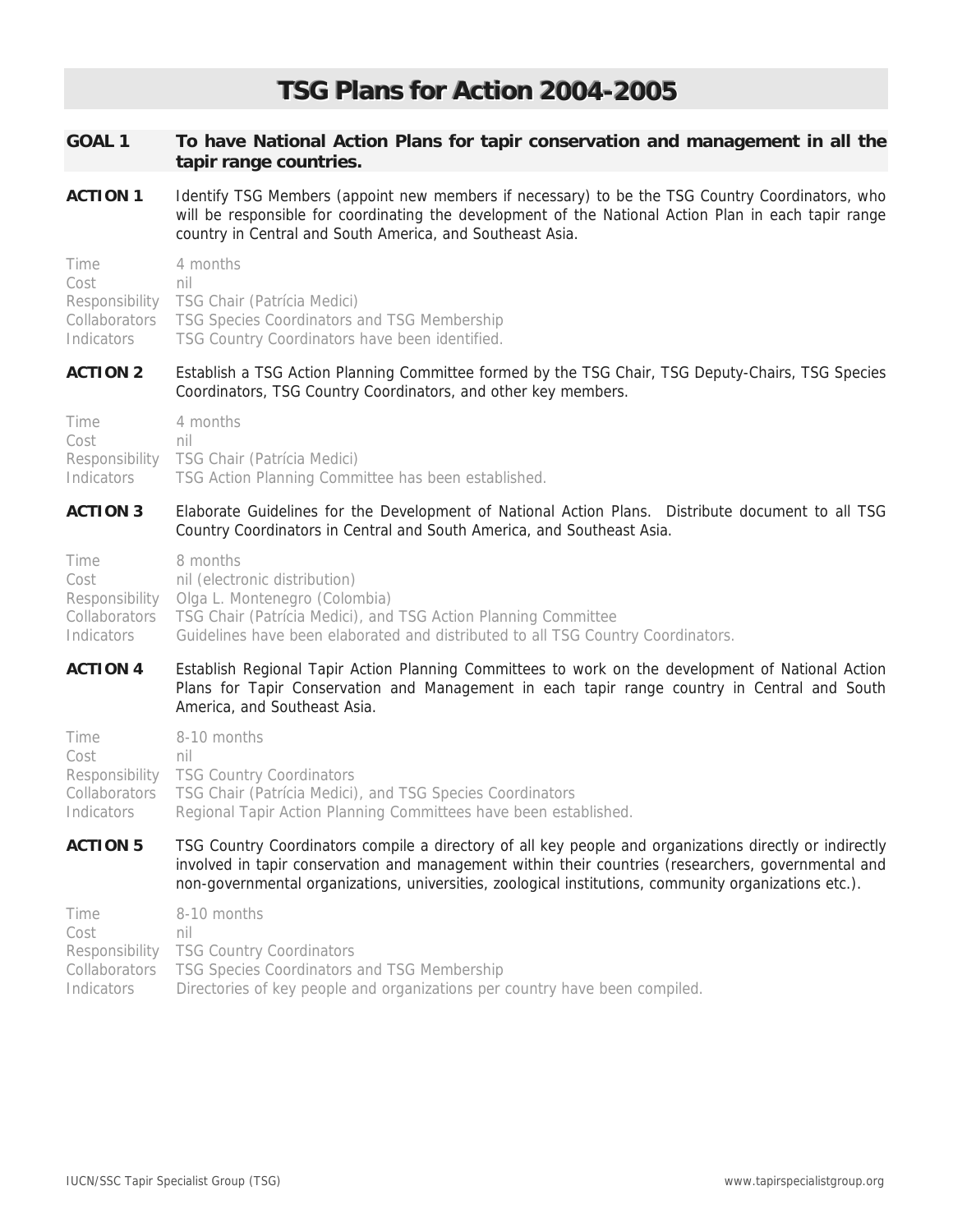**ACTION 6** TSG Country Coordinators send questionnaires to all key people and organizations directly or indirectly involved in tapir conservation and management within their countries (researchers, governmental and non-governmental organizations, universities, zoological institutions, community organizations etc.). Questionnaires will include questions about tapir status, distribution, threats etc. Questionnaire templates will be provided in the Guidelines for the Development of National Action Plans (See Action 3). The information gathered through this initial survey will be used to draw up preliminary documents for each country, which will be presented and discussed during the regional action planning meetings.

Time 10 months to send the questionnaires / 14 months to receive answers, compile the information and draw up and distribute the preliminary document

Cost nil (electronic query)

Responsibility TSG Country Coordinators

Collaborators TSG Species Coordinators and TSG Action Planning Committee

Indicators Questionnaires have been sent, responses have been received, and preliminary document has been produced and distributed to all members of the Regional Tapir Action Planning Committee.

#### **ACTION 7** Organize and conduct Regional Action Planning Meetings in each tapir range country in Central and South America, and Southeast Asia. The objective of these meetings is to discuss, improve and prioritize the preliminary action planning documents, and produce the first drafts of the National Action Plans for Tapir Conservation and Management.

Cost To be estimated on a country-basis

- Responsibility TSG Country Coordinators
- Collaborators TSG Species Coordinators and TSG Action Planning Committee

Aires, Argentina, in January 2006.

Indicators The meetings have been conducted, and the first drafts of the National Action Plans for Tapir Conservation and Management for each tapir range country in Central and South America, and Southeast Asia have been produced and distributed for final revisions.

#### **ACTION 8** Elaborate the final version of the National Action Plan for Tapir Conservation and Management in each tapir range country in Central and South America, and Southeast Asia.

Time 24 months Cost nil Responsibility TSG Country Coordinators Collaborators TSG Species Coordinators and TSG Action Planning Committee Indicators The final versions of the National Action Plans for Tapir Conservation and Management for each tapir range country in Central and South America, and Southeast Asia have been produced, distributed to all interested parties, and made available for Species Action Plans. Final versions of the National Action

# **ACTION 9** Finalize and distribute the Malay Tapir Action Plan developed during the Malay Tapir Population and Habitat Viability Assessment (PHVA) held in Malaysia in August 2003.

Plans will be presented during the Third International Tapir Symposium, which will be held in Buenos

Time 3-4 months Cost Printing and mailing costs Responsibility TSG Chair (Patrícia Medici) Collaborators EAZA Tapir TAG Chair (Bengt Holst), TSG Malay Tapir Coordinator (Carl Traeholt), IUCN/SSC Conservation Breeding Specialist Group (Philip Miller), and TSG Members in Southeast Asia Indicators Malay Tapir Action Plan has been published and distributed to all interested parties in Southeast Asia, and made available for individual National Action Plans. Malay Tapir Action Plan is available in downloadable format from the TSG Website.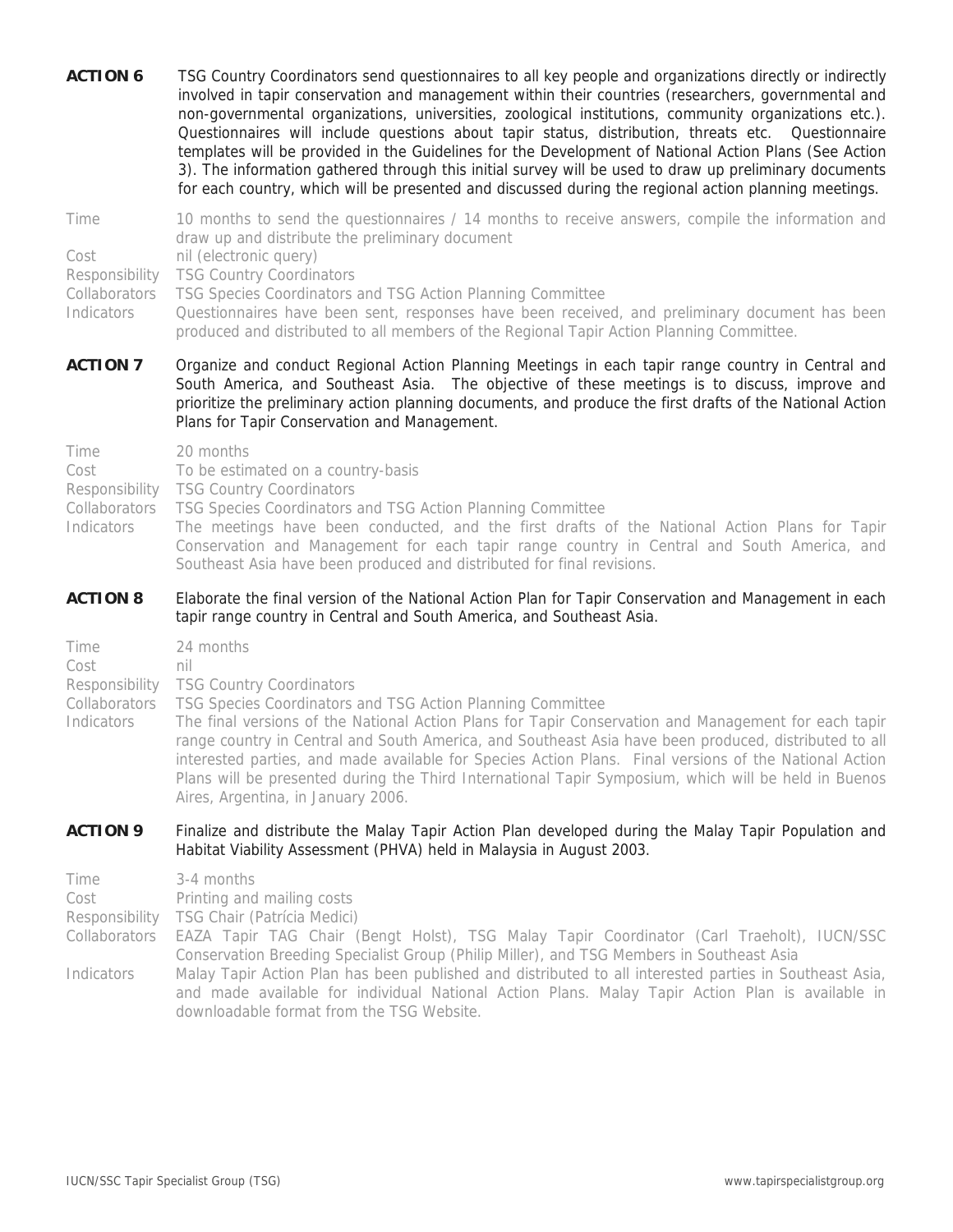| <b>ACTION 10</b>                                              | Conduct a Population and Habitat Viability Assessment (PHVA) Workshop for Mountain Tapirs - Tapirus<br>pinchaque - with participants from all range countries (Colombia, Ecuador, and Peru). Venue: Otún-<br>Quimbaya Fauna and Flora Sanctuary, Pereira, Colombia. Date: 12-15 October 2004.                                                                                                                                                                                                                                                                                                      |
|---------------------------------------------------------------|----------------------------------------------------------------------------------------------------------------------------------------------------------------------------------------------------------------------------------------------------------------------------------------------------------------------------------------------------------------------------------------------------------------------------------------------------------------------------------------------------------------------------------------------------------------------------------------------------|
| Time<br>Cost<br>Responsibility<br>Collaborators<br>Indicators | 10 months<br>US\$25,000<br>TSG Chair (Patrícia Medici)<br>Red Danta de Colombia (Colombian Tapir Network), local conservation organizations and researchers,<br>IUCN/SSC Conservation Breeding Specialist Group (CBSG), AZA Tapir TAG, and EAZA Tapir TAG<br>PHVA workshop has been conducted, Mountain Tapir Action Plan has been published and distributed to<br>all interested parties in the range countries, and made available for individual National Action Plans.<br>Mountain Tapir Action Plan is available in downloadable format from the TSG Website.                                 |
| <b>ACTION 11</b>                                              | Conduct a Population and Habitat Viability Assessment (PHVA) Workshop for Baird's Tapirs - Tapirus<br>bairdii - with participants from all range countries (Belize, Colombia, Costa Rica, Guatemala, Honduras,<br>Mexico, Nicaragua, and Panama). Venue: The Belize Zoo and Tropical Education Center, Belize,<br>Central America. Date: 15-19 August 2005.                                                                                                                                                                                                                                        |
| Time<br>Cost<br>Responsibility<br>Collaborators<br>Indicators | 24 months<br>US\$42,000<br>TSG Chair (Patrícia Medici), TSG Deputy-Chair (William Konstant), and TSG Member Alberto Mendoza<br>The Belize Zoo and Tropical Education Center, IUCN/SSC Conservation Breeding Specialist Group<br>(CBSG), Houston Zoo Inc., AZA Tapir TAG, and EAZA Tapir TAG<br>PHVA workshop has been conducted, Baird's Tapir Action Plan has been published and distributed to<br>all interested parties in the range countries, and made available for individual National Action Plans.<br>Baird's Tapir Action Plan is available in downloadable format from the TSG Website. |
| <b>ACTION 12</b>                                              | Elaborate a Geographical Analysis for Lowland Tapirs - Tapirus terrestris.                                                                                                                                                                                                                                                                                                                                                                                                                                                                                                                         |
| Time<br>Cost<br>Responsibility<br>Collaborators<br>Indicators | 24 months<br>US\$40,000<br>Silvia C. Chalukian (Argentina) and Patrícia Medici (Brazil)<br>Adriana Mercedes Sarmiento Dueñas (Colombia) and Olga L. Montenegro (Colombia)<br>Geographical Analysis has been elaborated. Final report has been developed and distributed<br>(database, maps), and made available for individual National Action Plans and Species Action Plans.                                                                                                                                                                                                                     |
| <b>GOAL 2</b>                                                 | To establish standard data collection methods and databases in all tapir range<br>countries.                                                                                                                                                                                                                                                                                                                                                                                                                                                                                                       |
| <b>ACTION 1</b>                                               | Establish a working group of field researchers to initiate e-mail discussions about standard ways of<br>collecting and reporting tapir data. Develop draft Excel data sheets and checklists for the database.                                                                                                                                                                                                                                                                                                                                                                                      |
| Time<br>Cost<br>Responsibility<br>Indicators                  | 6-12 months<br>nil<br>Diego J. Lizcano (Colombia), Olga L. Montenegro (Colombia), Silvia C. Chalukian (Argentina), Patrícia<br>Medici (Brazil), Pilar Alexander Blanco Márquez (Venezuela), Iván Lira Torres (Mexico), Leonardo Salas<br>(Venezuela/Indonesia), and Eduardo J. Naranjo Piñera (Mexico)<br>Preliminary standard data collection and reporting guidelines have been established. Draft data sheet<br>and checklists have been prepared.                                                                                                                                              |
| <b>ACTION 2</b>                                               | Conduct a workshop to finalize discussions about standard ways of collecting and reporting tapir data.<br>Develop final Excel data sheets and checklists for the database.                                                                                                                                                                                                                                                                                                                                                                                                                         |
| Time<br>Cost<br>Responsibility<br>Indicators                  | 18 months<br>US\$10,000<br>Diego Lizcano (Colombia), Olga L. Montenegro (Colombia), and Patrícia Medici (Brazil)<br>Workshop has been conducted, and document including standardized methods has been prepared and<br>distributed, published in the Tapir Conservation Newsletter, and posted online on the TSG Website.                                                                                                                                                                                                                                                                           |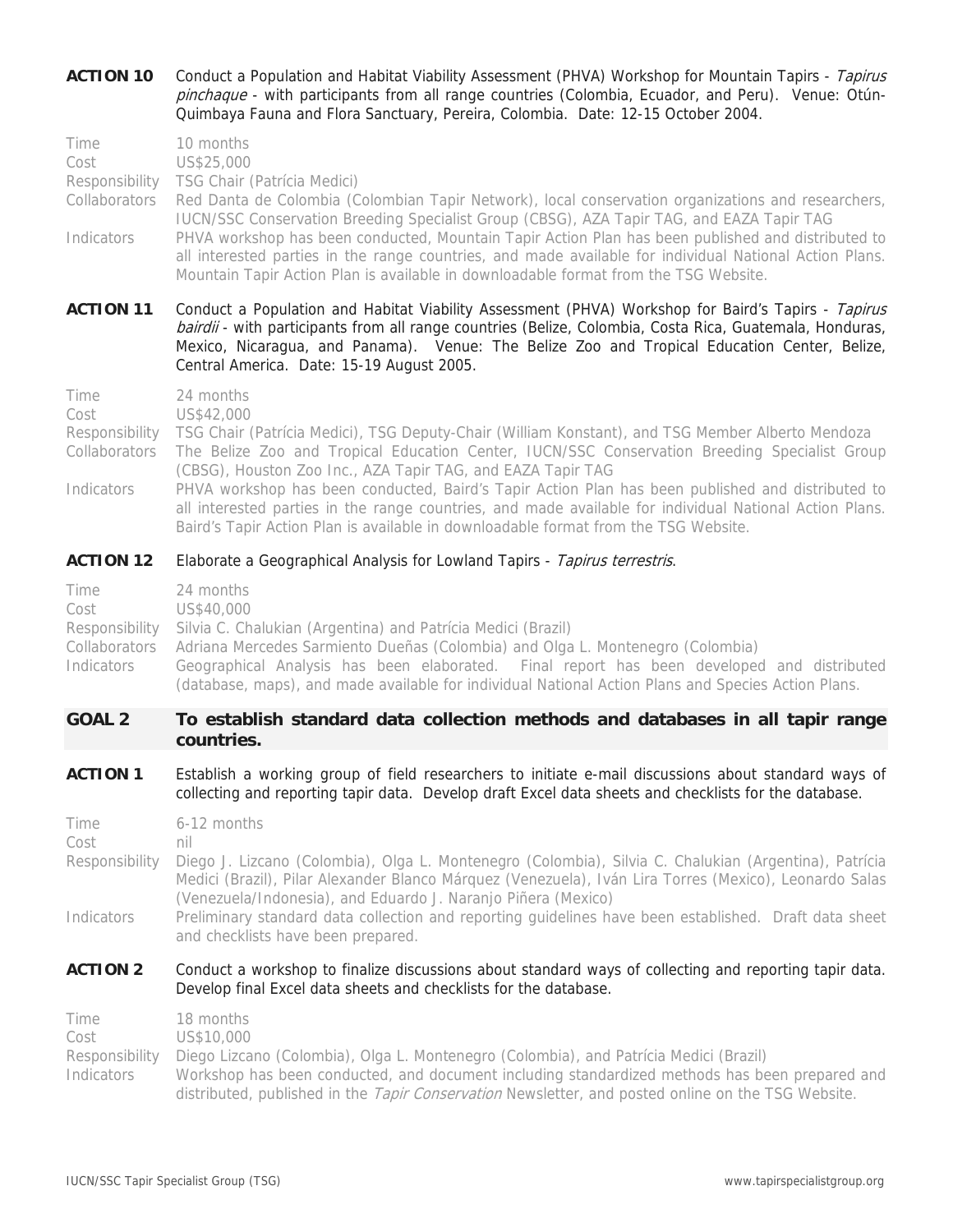#### **GOAL 3 To identify research hotspots, priorities, and actors in all tapir range countries.**

**ACTION 1** Develop a survey and distribute to TSG Members and other tapir conservationists in each range country asking which areas deserve attention. Interface results with existing scientific literature that supports areas suggested and recommended by range country representatives. Add list of recommendations to National and Species Action Plans.

| Time<br>Cost<br>Responsibility<br>Collaborators<br>Indicator | 12 months<br>nil (electronic query)<br><b>TSG Chair (Patrícia Medici)</b><br>TSG Species Coordinators and TSG Country Coordinators<br>List of recommended areas has been developed and distributed via e-mail, published in the Tapir<br>Conservation Newsletter, posted online on the TSG Website, and made available for individual National<br>Action Plans and Species Action Plans. |
|--------------------------------------------------------------|------------------------------------------------------------------------------------------------------------------------------------------------------------------------------------------------------------------------------------------------------------------------------------------------------------------------------------------------------------------------------------------|
| <b>ACTION 2</b>                                              | Compile a satellite image bank for a GIS (Geographical Information System) survey of the areas.<br>Coordinators will compile all images they can for free, and then go to University of Maryland for further<br>images.                                                                                                                                                                  |
| Time<br>Cost<br>Responsibility<br>Indicators                 | 2 months, within 12 months have a report on what can be done<br>US\$600/image<br>TSG Species Coordinators and TSG Country Coordinators<br>Image bank has been established and made available for individual National Action Plans and Species<br>Action Plans.                                                                                                                           |

# **GOAL 4 To have 10 EAZA/AZA Zoos with established partnerships with tapir field researchers.**

#### **ACTION 1** Identify all tapir holding institutions and tapir field projects worldwide.

| Time       | 6 months                                                                                              |
|------------|-------------------------------------------------------------------------------------------------------|
| Cost       | nil                                                                                                   |
|            | Responsibility Jennifer McLain (Houston Zoo Inc., USA) and TSG Chair (Patrícia Medici)                |
|            | Collaborators AZA and EAZA Tapir Studbook Keepers, AZA and EAZA Tapir TAG Chairs                      |
| Indicators | Tapir holding institutions and tapir field projects have been identified and listed, and database has |
|            | been established.                                                                                     |

#### **ACTION 2** Provide all TSG Members with a list of tapir holding institutions worldwide.

| Time       | 6 months                                                                                      |
|------------|-----------------------------------------------------------------------------------------------|
| Cost       | nil (electronic distribution)                                                                 |
|            | Responsibility TSG Zoo Committee Coordinator (Siân S. Waters) and TSG Chair (Patrícia Medici) |
| Indicators | List of tapir holding institutions has been developed and distributed to all TSG Members.     |
|            |                                                                                               |

#### **ACTION 3** Provide all tapir holding institutions worldwide with a prioritized list of tapir field projects needing funding.

| Time<br>Cost | 6 months<br>nil (electronic distribution)<br>Responsibility TSG Zoo Committee Coordinator (Siân S. Waters) and TSG Chair (Patrícia Medici)<br>Collaborators AZA Tapir TAG Chair, AZA and EAZA Tapir Studbook Keepers, and TSG Zoo Committee |
|--------------|---------------------------------------------------------------------------------------------------------------------------------------------------------------------------------------------------------------------------------------------|
| Indicators   | List of tapir field projects needing funding has been developed and distributed to all tapir holding<br>institutions worldwide.                                                                                                             |

#### **ACTION 4** Involve ARAZPA (Australasian Regional Association of Zoological Parks and Aquaria) and SEAZA (South East Asian Zoos Association) to help with Asian Zoos and Malay tapir field projects.

| Time       | 6 months                                                      |
|------------|---------------------------------------------------------------|
| Cost       | nil                                                           |
|            | Responsibility TSG Zoo Committee Coordinator (Siân S. Waters) |
| Indicators | Verbal commitments from ARAZPA and SEAZA have been obtained.  |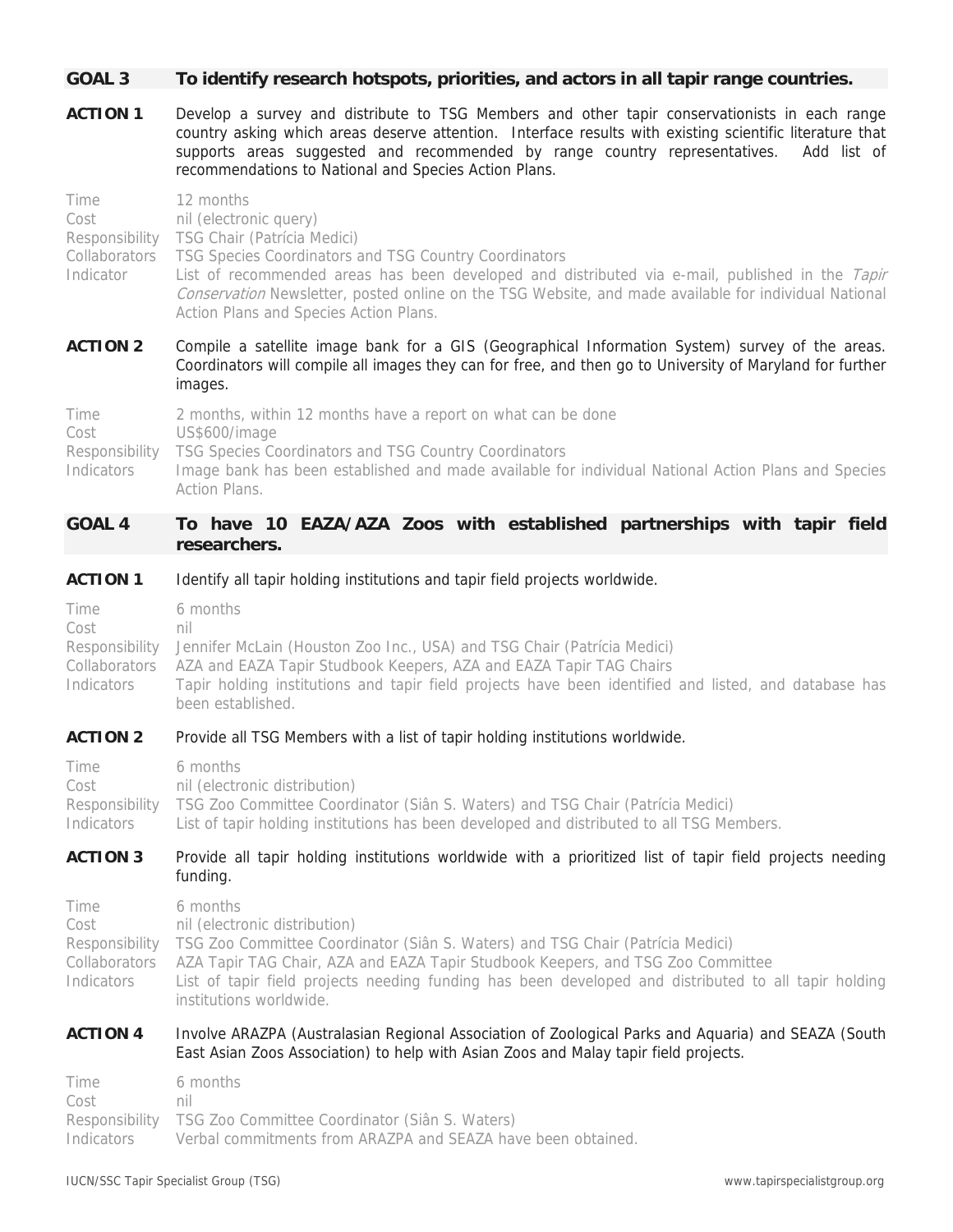**ACTION 5** Place information about the TSG in the Websites and newsletters of the American Zoo and Aquarium Association (AZA), European Association of Zoos and Aquaria (EAZA), Australasian Regional Association of Zoological Parks and Aquaria (ARAZPA), South East Asian Zoos Association (SEAZA), and World Association of Zoos and Aquaria (WAZA).

| Time       | 6-8 months                                                                                                 |
|------------|------------------------------------------------------------------------------------------------------------|
| Cost       | nil                                                                                                        |
|            | Responsibility TSG Zoo Committee Coordinator (Siân S. Waters)                                              |
|            | Collaborators AZA and EAZA Tapir TAG, TSG Education & Outreach Committee, and TSG Webmaster (Gilia Angell) |
| Indicators | Announcements have been published.                                                                         |

#### ACTION 6 Conduct awareness campaigns for partnerships at Regional Zoo Association meetings in tapir range countries in Central and South America, and Southeast Asia.

Time 15 months Costs nil Responsibility Viviana B. Quse (Fundación Temaikén, Argentina) Collaborators TSG Zoo Committee, AZA, EAZA, ARAZPA, SEAZA, and Regional Zoo Associations in tapir range countries in Central and South America, and Southeast Asia Indicators Info material has been developed, and campaigns have been conducted in each region.

### **ACTION 7** Maintain the TSG Zoo Conservation Funding Database. Announce the existence of the database in the Tapir Conservation Newsletter, and on the TSG Website.

Time 6 months, ongoing as we add emerging conservation funds Cost nil Responsibility TSG Zoo Committee Coordinator (Siân S. Waters) and TSG Fundraising Committee Coordinator (Patrícia Medici)

Indicators Database is up to date, and its existence has been announced in the Tapir Conservation newsletter, and on the TSG Website.

# **GOAL 5 To increase awareness of tapirs outside of the TSG.**

#### **ACTION 1** Launch the new TSG Website: www.tapirspecialistgroup.org

| Time       | 3-6 months for initial rollout, ongoing                                                                                                                                           |
|------------|-----------------------------------------------------------------------------------------------------------------------------------------------------------------------------------|
| Cost       | US\$50 for three years domain name; US\$400/year for credit card processing                                                                                                       |
|            | Responsibility TSG Webmaster and Marketing Committee Coordinator (Gilia Angell)                                                                                                   |
|            | Collaborators  TSG Chair (Patrícia Medici) and TSG Membership                                                                                                                     |
| Indicators | All the navigation elements have been linked to valid content. We are able to collect donations on our<br>Website. We are in the top 5 results on Google for search term "tapir". |

### **ACTION 2** Create the "TSG Members" and "Tapir Project Profiles" pages on the TSG Website.

| Time       | 3-6 months                                                                                           |
|------------|------------------------------------------------------------------------------------------------------|
| Cost       | nil                                                                                                  |
|            | Responsibility TSG Webmaster and Marketing Committee Coordinator (Gilia Angell)                      |
|            | Collaborators TSG Chair (Patrícia Medici) and TSG Membership                                         |
| Indicators | TSG members have sent their professional biographies and information about their projects to the TSG |
|            | Webmaster (Gilia Angell). The deadline for information submission is May 10, 2004. The "TSG          |
|            | Members" and "Tapir Project Profiles" pages have been created, and are online on the TSG Website.    |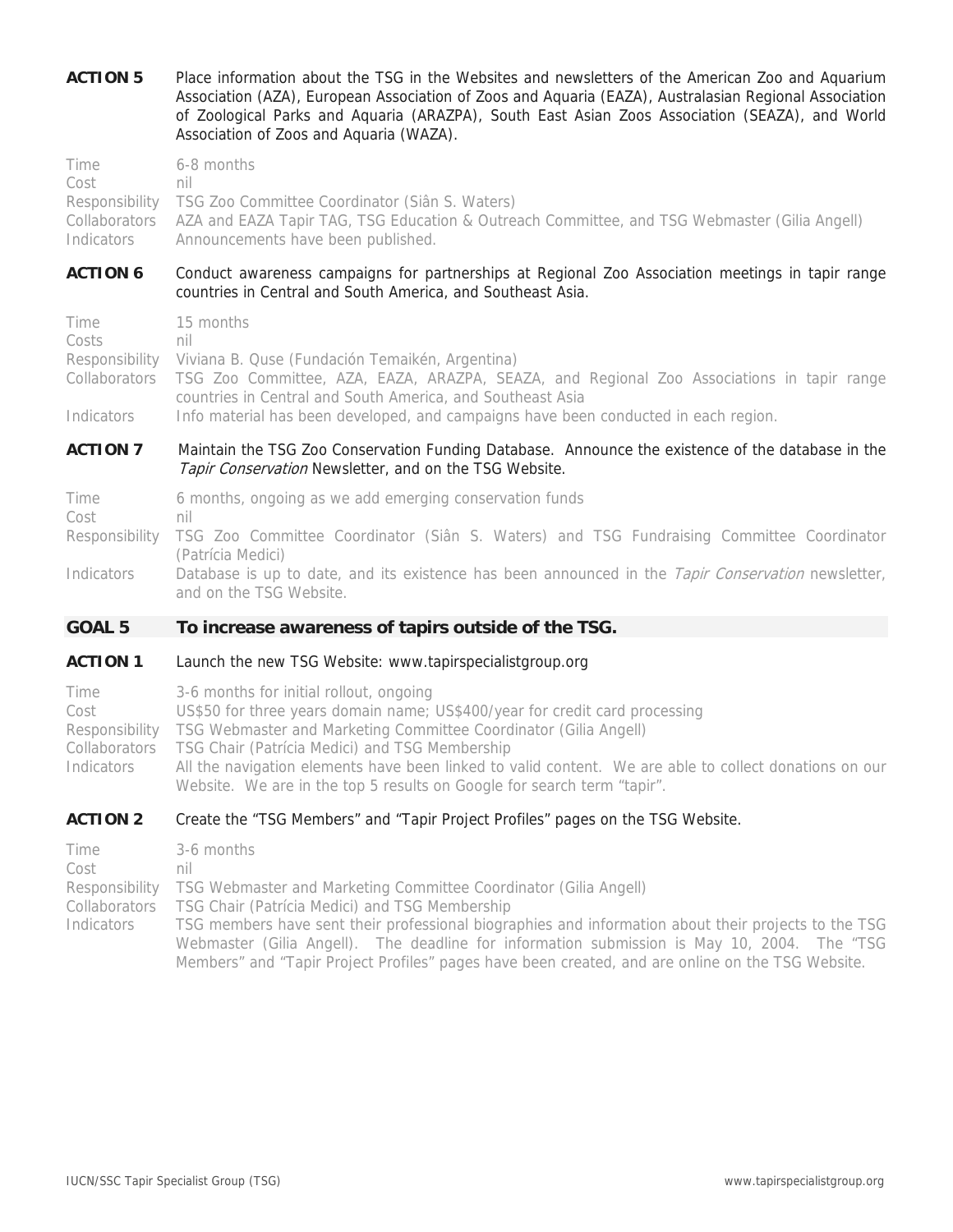**ACTION 3** Design and distribute an attractive and multi-lingual HTML E-mail including information about TSG and its activities. The TSG will be given a personality through the Chair's signature. The HTML E-mail will be "signed" by TSG Chair Patrícia Medici and offer her e-mail for contact, and point to the TSG Website for information. HTML E-mail will be sent out on behalf of any of the TSG members. HTML E-mail will be sent to institutional partners, large conservation organizations, agencies that have provided grant funding opportunities for tapir conservation projects, range country governmental and nongovernmental organizations, universities etc.

Time 4-6 months Cost nil (electronic distribution) Responsibility TSG Webmaster and Marketing Committee Coordinator (Gilia Angell) Collaborators TSG Education & Outreach Committee Coordinator (Kelly Russo) and TSG Chair (Patrícia Medici) Indicators HTML E-mail has been designed and distributed to all organizations mentioned above.

**ACTION 4** Design and distribute attractive and multi-lingual TSG Educational and Promotional Brochures. Brochures will be distributed at tapir holding zoos worldwide, and mailed to institutional partners, conservation organizations, agencies that have provided grant funding opportunities for tapir conservation projects, and range country governmental and non-governmental organizations, schools, universities, local communities etc. Use our in country TSG Members, TSG Country Coordinators, and other contacts to distribute.

Time 4-6 months Cost Printing and mailing costs Responsibility TSG Education & Outreach Committee Coordinator (Kelly Russo) Collaborators TSG Marketing Committee Coordinator (Gilia Angell); Siti Khadijah Abd. Ghani to translate into Bahasa Malay, Alberto Mendoza to translate into Spanish, Patrícia Medici and Anders Gonçalves da Silva to translate into Portuguese Indicators TSG Brochures have been developed, and each TSG Member has received a shipment of brochures to distribute in their countries. Brochures are available in downloadable format from the TSG Website. **ACTION 5** Develop an educational CD with tapir information and high-resolution photos for zoos exhibit graphics, and placement of our materials on other Websites. Time 18 months Cost CDs and mailing costs (revenue to come from fee charged to well established zoos) Responsibility TSG Education & Outreach Committee Coordinator (Kelly Russo) Collaborators TSG Zoo Committee Coordinator (Siân S. Waters), TSG Webmaster and Marketing Committee Coordinator (Gilia Angell), and TSG Chair (Patrícia Medici) Indicators CDs have been developed and distributed (50 CDs burned within 6 months of completion). **ACTION 6** Use Stephen Nash's tapir illustrations for promotional materials (T-shirts, bags, posters etc.), and fundraising. Time 24 months Cost Printing/production and distribution will be recouped by sale. Responsibility TSG Education & Outreach Committee Coordinator (Kelly Russo) Collaborators TSG Marketing Committee Coordinator (Gilia Angell) and TSG Chair (Patrícia Medici) Indicators Promotional materials have been developed for sale on the TSG Website, and at the Third International Tapir Symposium, which will be held in Buenos Aires, Argentina, in January 2006. **ACTION 7** Send TSG information (HTML E-mail) to mass media vehicles (newspapers, magazines, television networks etc.), pointing back to the TSG Website as the point of reference for multi-media/mass media and articles on tapirs. Follow ups of streaming video of tapir captures, interviews with researchers etc. will follow, and will be posted to the TSG Website. Time 24 months Cost nil (electronic distribution)

Collaborators TSG Education & Outreach Committee Coordinator (Kelly Russo)

Indicators Number of tapir-related newspaper articles, television shows, documentaries etc. in the mass media.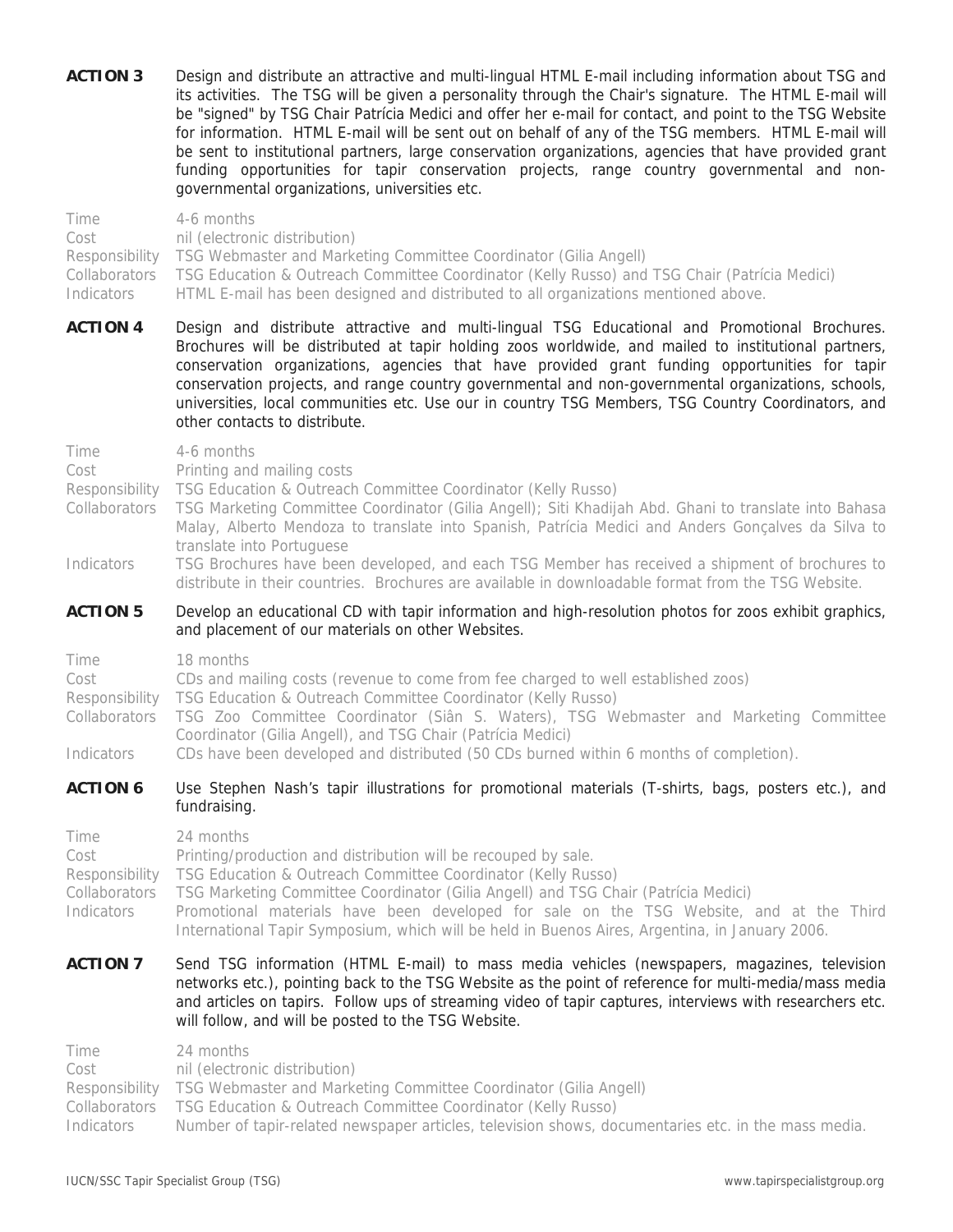# **ACTION 8** Invite producers of different animal-related television programs (Animal Planet, Discovery Channel, National Geographic, BBC etc.) to include tapirs in their programs.

Time 24 months Cost nil Responsibility TSG Marketing Committee Coordinator (Gilia Angell) and TSG Chair (Patrícia Medici) Indicators Number of tapir documentaries produced.

#### **ACTION 9** Identify a celebrity to act as TSG spokesperson.

| Time       | 12 months                                                                                         |
|------------|---------------------------------------------------------------------------------------------------|
| Cost       | nil                                                                                               |
|            | Responsibility TSG Marketing Committee Coordinator (Gilia Angell) and TSG Chair (Patrícia Medici) |
| Indicators | Spokesperson has been identified and is acting.                                                   |

#### **ACTION 10** Compile images and videos available, making a TSG Multimedia Library.

| Time       | 12 months                                                                                         |
|------------|---------------------------------------------------------------------------------------------------|
| Cost       | nil                                                                                               |
|            | Responsibility TSG Chair (Patrícia Medici) and TSG Marketing Committee Coordinator (Gilia Angell) |
|            | Collaborators TSG Membership                                                                      |
| Indicators | TSG Multimedia Library has been compiled.                                                         |

# **GOAL 6 To establish the TSG Genetics Committee and develop the International Tapir Genetics Project.**

ACTION 1 Establish the TSG Genetics Committee including members from all tapir range countries in Central and South America, and Southeast Asia.

| Time       | 2 months                                                                                                                         |
|------------|----------------------------------------------------------------------------------------------------------------------------------|
| Cost       | nıl                                                                                                                              |
|            | Responsibility TSG Genetics Committee Coordinators (Anders Gonçalves da Silva, Javier Adolfo Sarria Perea, and<br>Cristina Luis) |
|            |                                                                                                                                  |
|            | Collaborators TSG Veterinary Committee and TSG Chair (Patrícia Medici)                                                           |
| Indicators | TSG Genetics Committee has been established.                                                                                     |

**ACTION 2** TSG Genetics Committee Coordinators send genetics survey to all members of the committee in all tapir range countries in Central and South America, and Southeast Asia. Survey will include questions about genetic information needs, the types of samples that can be collected, where the samples can be collected, existence of local genetic labs, local legislations for managing genetics samples etc.). Use information gathered to write a proposal and start raising funds for the project.

Time 6 months to send the surveys and compile the information / 12 months to write the proposal and begin the process of raising funds for the project

Cost nil (electronic query)

Responsibility TSG Genetics Committee Coordinators (Anders Gonçalves da Silva, Javier Adolfo Sarria Perea, and Cristina Luis)

Collaborators TSG Veterinary Committee and TSG Chair (Patrícia Medici)

Indicators Genetics survey has been sent to all members of the TSG Genetics Committee, responses have been received, and proposal has been written and submitted to funding agencies.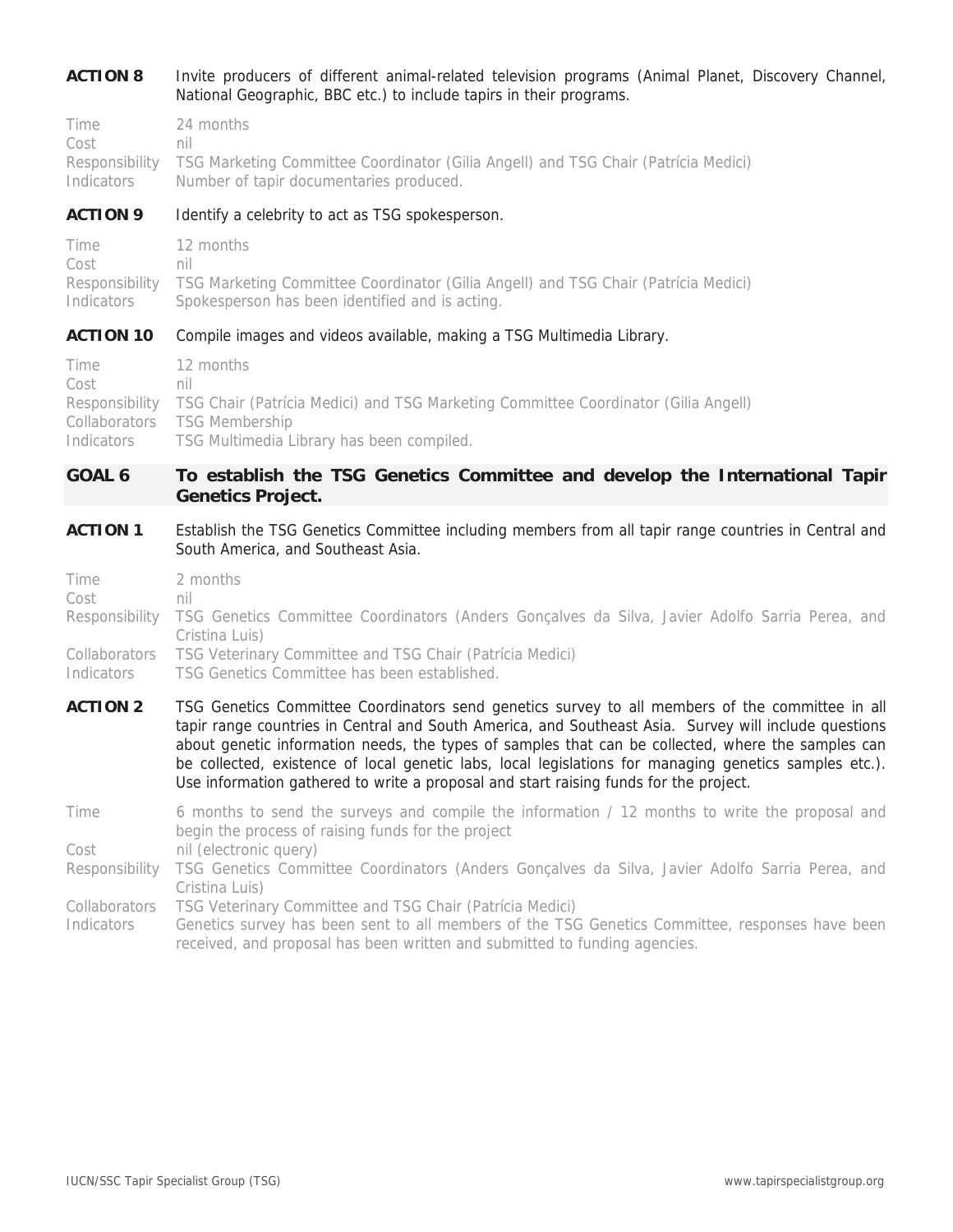- **ACTION 3** Establish the International Tapir Genetics Project as a network of cooperation among field researchers, veterinarians, zoos, universities, conservation organizations, local laboratories etc. in tapir range countries, so that samples can be collected and analyzed, and local and regional questions about tapir genetics can be answered. Identify and establish partnerships with at least three (3) laboratories in tapir range countries. Obtain CITES blanket permits for the four species of tapirs. Obtain permits to export and import samples from at least five (5) range countries in Latin America and Southeast Asia.
- Time 24 months Cost Project budget under preparation Responsibility TSG Genetics Committee Coordinators (Anders Gonçalves da Silva, Javier Adolfo Sarria Perea, and Cristina Luis) Collaborators TSG Veterinary Committee and TSG Chair (Patrícia Medici) Indicators Tapir Genetics International Project has been established; partnerships with 3 laboratories in tapir range countries have been formalized; CITES permits have been obtained; and permits to export and import from 5 countries have been obtained. The preliminary data and results of this project will be presented during the Third International Tapir Symposium, which will be held in Buenos Aires,

# **GOAL 7 To involve researchers from tapir range countries that are not currently part of the TSG.**

Argentina, in January 2006. The final data and results will be presented during the Fourth

**ACTION 1** Identify TSG Members in all tapir range countries that are not currently part of the TSG (Honduras, Nicaragua, Suriname, French Guiana, Peru, Paraguay, and Myanmar) (See Goal 1, Action 1).

| Time       | 2 months                                                                                      |
|------------|-----------------------------------------------------------------------------------------------|
| Cost       | nil                                                                                           |
|            | Responsibility TSG Chair (Patrícia Medici)                                                    |
|            | Collaborators TSG Species Coordinators and TSG Country Coordinators                           |
| Indicators | New TSG Members identified in each tapir range country that is not currently part of the TSG. |

International Tapir Symposium in 2008.

**ACTION 2** Develop lists of tapir researchers and conservationists working in each tapir range country in Central and South America, and Southeast Asia. Send information to Jennifer McLain (Houston Zoo Inc., USA), who will be working on the creation and maintenance of a database of tapir holding institutions and tapir field projects worldwide (See Goal 4, Action 1).

| Time       | 6 months                                                                                              |
|------------|-------------------------------------------------------------------------------------------------------|
| Cost       | nil                                                                                                   |
|            | Responsibility TSG Country Coordinators and TSG Chair (Patrícia Medici)                               |
| Indicators | List of tapir researchers and conservationists working in each tapir range country has been developed |
|            | and sent to Jennifer McLain.                                                                          |

# **GOAL 8 To have 10 EAZA/AZA Zoos with established partnerships with zoos in range countries.**

See ACTIONS listed for GOAL 4.

### **GOAL 9 To form local groups working on National Action Plans for tapirs.**

See ACTIONS listed for GOAL 1.

### **GOAL 10 To gather and organize all available information about tapir population status and their habitats.**

See ACTIONS listed for GOAL 1.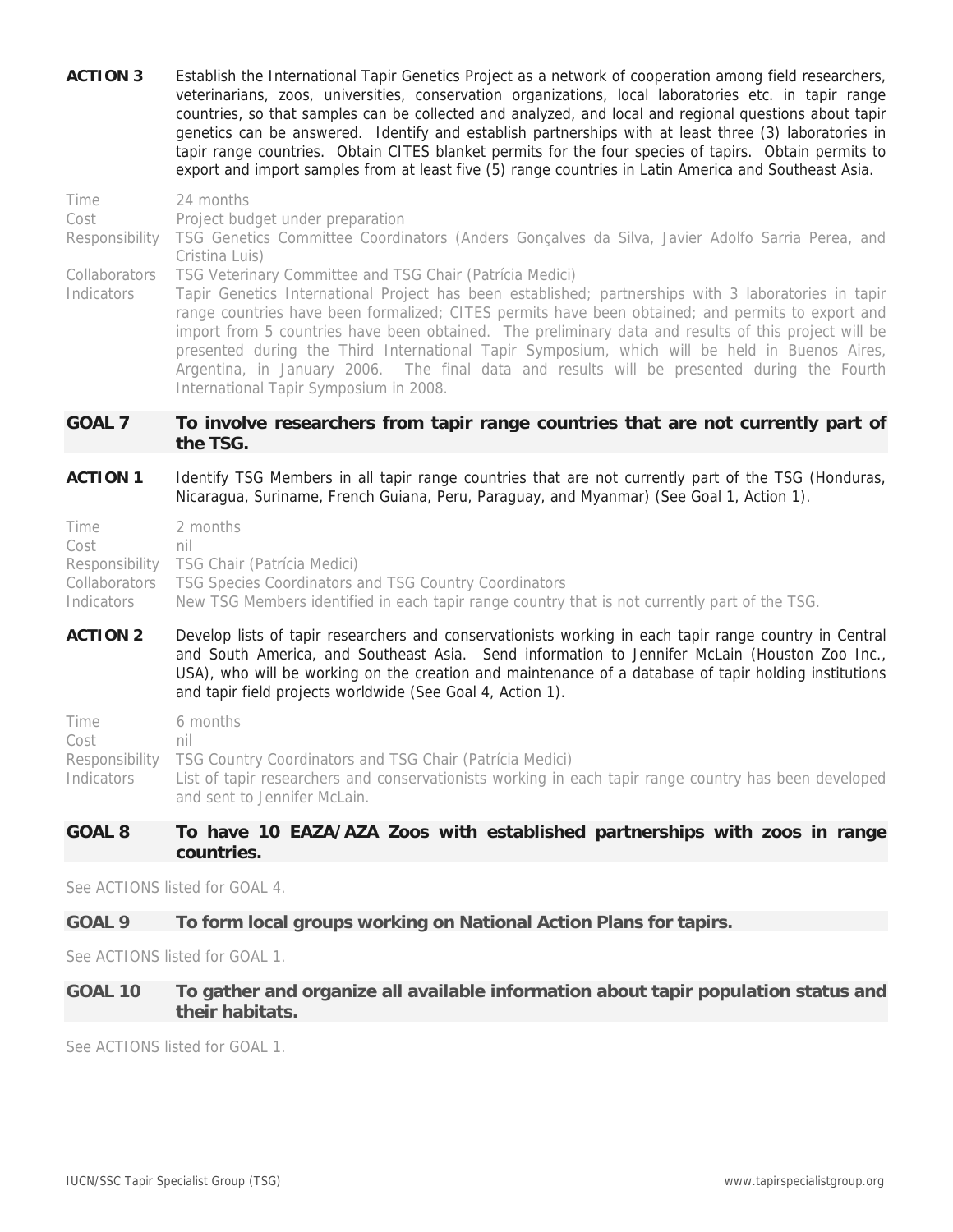# **GOAL 11 To provide support for technical training and capacity building on veterinary issues.**

**ACTION 1** Identify any possibilities of training and capacity building for field and zoo veterinarians working on tapirs. Develop and distribute a list of potential courses on Wildlife Medicine including training on anesthesia, health assessments, epidemiological studies, collection, handling and storage of biological samples, biomedical parameters etc.

| <b>ACTION 3</b>                                         | Establish a small annual fund within the TSG Conservation Fund to support the activities of the TSG                                                                                                                                                                                                                     |
|---------------------------------------------------------|-------------------------------------------------------------------------------------------------------------------------------------------------------------------------------------------------------------------------------------------------------------------------------------------------------------------------|
| Indicators                                              | Veterinary Specialist Group (VSG), and AZA Tapir TAG Veterinarian Advisers.<br>Training course curriculum has been elaborated.                                                                                                                                                                                          |
| Costs<br>Responsibility<br>Collaborators                | nil<br>TSG Veterinary Coordinator (Pilar Alexander Blanco Márquez)<br>TSG Veterinary Committee, Wildlife Conservation Society (WCS) Veterinary Program, IUCN/SSC                                                                                                                                                        |
| Time                                                    | 12 months                                                                                                                                                                                                                                                                                                               |
| <b>ACTION 2</b>                                         | Elaboration of the curriculum of a training course specifically directed to field veterinarians working on<br>tapirs.                                                                                                                                                                                                   |
| Indicators                                              | Veterinarians (AAZV).<br>List of potential courses on Wildlife Medicine has been developed and distributed to all field and zoo<br>veterinarians working on tapirs, and posted on the TSG Website.                                                                                                                      |
| Time<br>Costs<br>Responsibility<br><b>Collaborators</b> | 6 months<br>nil<br>TSG Veterinary Coordinator (Pilar Alexander Blanco Márquez) and TSG Chair (Patrícia Medici)<br>TSG Veterinary Committee, AZA Tapir TAG Veterinarian Advisers, Wildlife Conservation Society (WCS)<br>Veterinary Program, IUCN/SSC Veterinary Specialist Group (VSG), and American Association of Zoo |
|                                                         |                                                                                                                                                                                                                                                                                                                         |

Veterinary Committee, including professional training of committee members, veterinary support to tapir field projects worldwide, and establishment of the TSG "Vets Without Frontiers" Program. Time 12 months  $C_{\text{octr}}$ 

| UUSIS.     |                                                                                                                 |
|------------|-----------------------------------------------------------------------------------------------------------------|
|            | Responsibility TSG Fundraising Committee Coordinator (Patrícia Medici) and TSG Veterinary Committee Coordinator |
|            | (Pilar Alexander Blanco Márquez)                                                                                |
| Indicators | Annual fund has been established.                                                                               |

# **GOAL 12 To establish the TSG as THE point of reference for everyone seeking information on all aspects of tapirs.**

See GOAL 4, ACTIONS 3, 4, 5 and 6. See GOAL 5, ACTIONS 1 to 10. See GOAL 14, ACTIONS 1 and 2.

# **GOAL 13 To get all tapir holding zoos aware of what data is needed for proper record keeping.**

**ACTION** Develop standardized record keeping forms in appropriate language to all tapir holding facilities worldwide. Final document will be incorporated to the TSG Zoo Committee "Tapir Package" and distributed to all tapir holding zoos worldwide (See Goal 17).

Time 6 months Costs nil Responsibility Douglas M. Richardson Collaborators AZA and EAZA Tapir TAG Indicators Standardized record keeping forms have been developed and translated.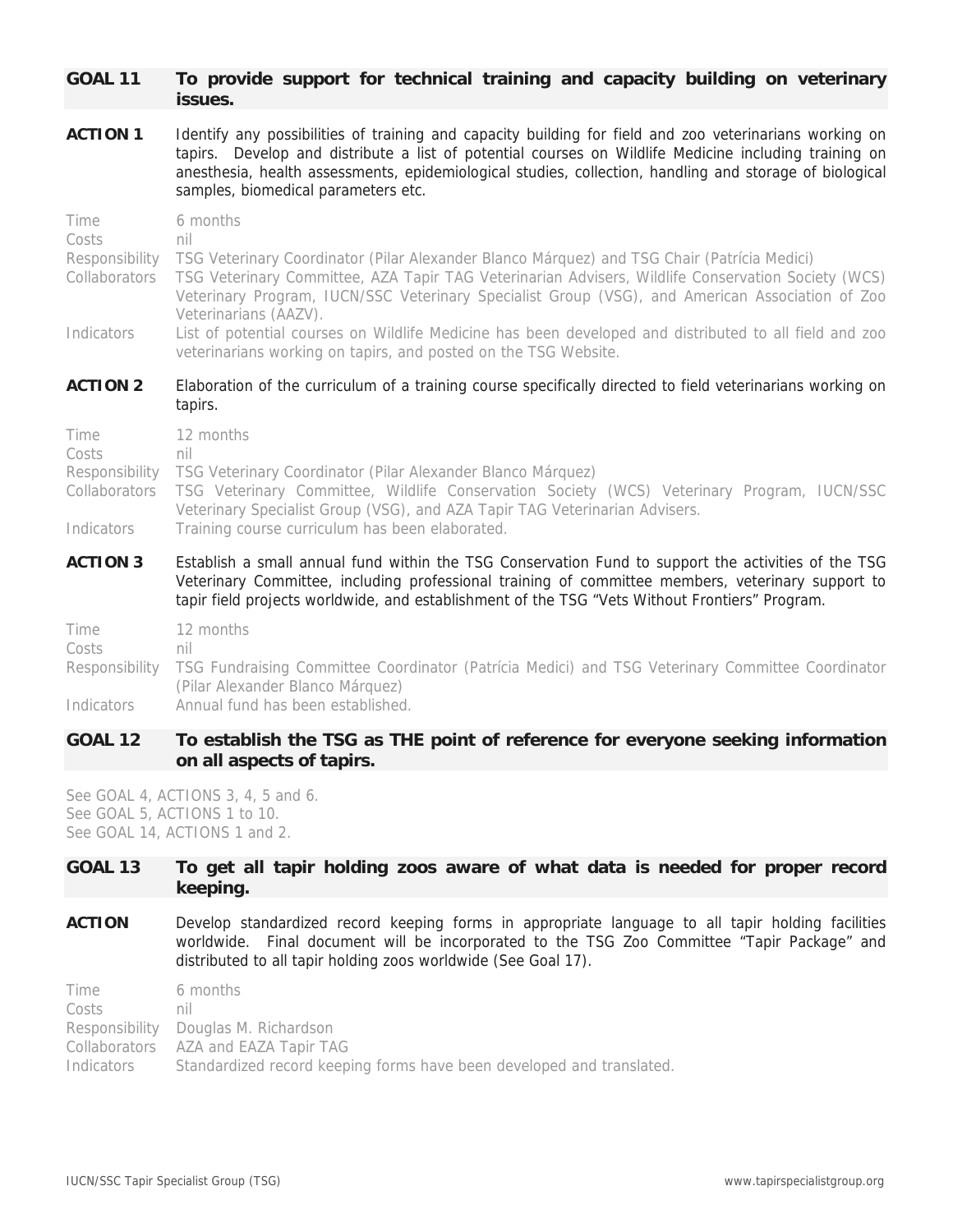# **GOAL 14 To get all tapir holding zoos aware of the TSG and its activities.**

**ACTION 1** Design and develop an attractive and multi-lingual HTML E-mail (addressing zoo administrators, curators, educators and keepers) including information about TSG and its activities. Distribute to all tapir holding zoos worldwide.

| Time       | 4-6 months                                                                                                 |
|------------|------------------------------------------------------------------------------------------------------------|
| Costs      | nil (electronic distribution)                                                                              |
|            | Responsibility TSG Webmaster and Marketing Committee Coordinator (Gilia Angell)                            |
|            | Collaborators TSG Chair (Patrícia Medici), TSG Zoo Committee Coordinator (Siân S. Waters), TSG Education & |
|            | Outreach Committee Coordinator (Kelly Russo), and AZA and EAZA Tapir TAG                                   |
| Indicators | HTML E-mail has been designed and developed, and distributed to all tapir holding zoos worldwide.          |
|            |                                                                                                            |

**ACTION 2** Encourage tapir holding zoos to create links to the TSG Website. Contact key target people at the zoos, including their webmasters, and follow up with e-mails or telephone calls.

| Time  | 4-6 months                                                                               |
|-------|------------------------------------------------------------------------------------------|
| Costs | nil                                                                                      |
|       | Responsibility TSG Webmaster and Marketing Committee Coordinator (Gilia Angell)          |
|       | Collaborators TSG Zoo Committee Coordinator (Siân S. Waters), and AZA and EAZA Tapir TAG |
|       | Indicators Links to the TSG Website have been established.                               |

#### **GOAL 15 To encourage field projects to include health aspects.**

**ACTION 1** Resume and finish the process of development of the Tapir Veterinary Manual started during the First International Tapir Symposium in Costa Rica. Distribute the Manual to the entire TSG Membership, and any other researchers and organizations working on tapirs.

| Time       | 6 months                                                                                          |
|------------|---------------------------------------------------------------------------------------------------|
| Costs      | nıl                                                                                               |
|            | Responsibility TSG Veterinary Committee Coordinator (Pilar Alexander Blanco Márquez)              |
|            | Collaborators TSG Genetics Committee, TSG Species Coordinators, and TSG Country Coordinators      |
| Indicators | Tapir Veterinary Manual has been finished and distributed to the entire TSG Membership, and other |
|            | researchers working on tapirs. Manual is available in downloadable format from the TSG Website.   |

**ACTION 2** Develop a list of areas of veterinarian expertise within the TSG Veterinary Committee (Anesthesia, Medicine and Health, Parasitology, Microbiology, Public Health, Health Management, Capture and Manipulation, Genetics, Reproduction, Immunology, Pharmacology etc.). Distribute the list to the entire TSG Membership and any other researchers and organizations working on tapirs.

| Time       | 6 months                                                                                         |
|------------|--------------------------------------------------------------------------------------------------|
| Costs      | nil                                                                                              |
|            | Responsibility TSG Veterinary Committee Coordinator (Pilar Alexander Blanco Márquez)             |
|            | Collaborators  TSG Species Coordinators and TSG Country Coordinators                             |
| Indicators | List of areas of veterinarian expertise has been developed and distributed to the entire TSG     |
|            | Membership and other researchers working on tapirs, and put available online on the TSG Website. |

#### **ACTION 3** Create the Tapir Talk Vet e-list to facilitate the communication and information exchange among veterinarians working on tapirs.

Time 2 months Costs nil Responsibility TSG Veterinary Committee Coordinator (Pilar Alexander Blanco Márquez) Indicators Tapir Talk Vet e-list has been created.

## **GOAL 16 To increase involvement of range countries in the TSG.**

See ACTIONS listed for GOALS 1 and 7.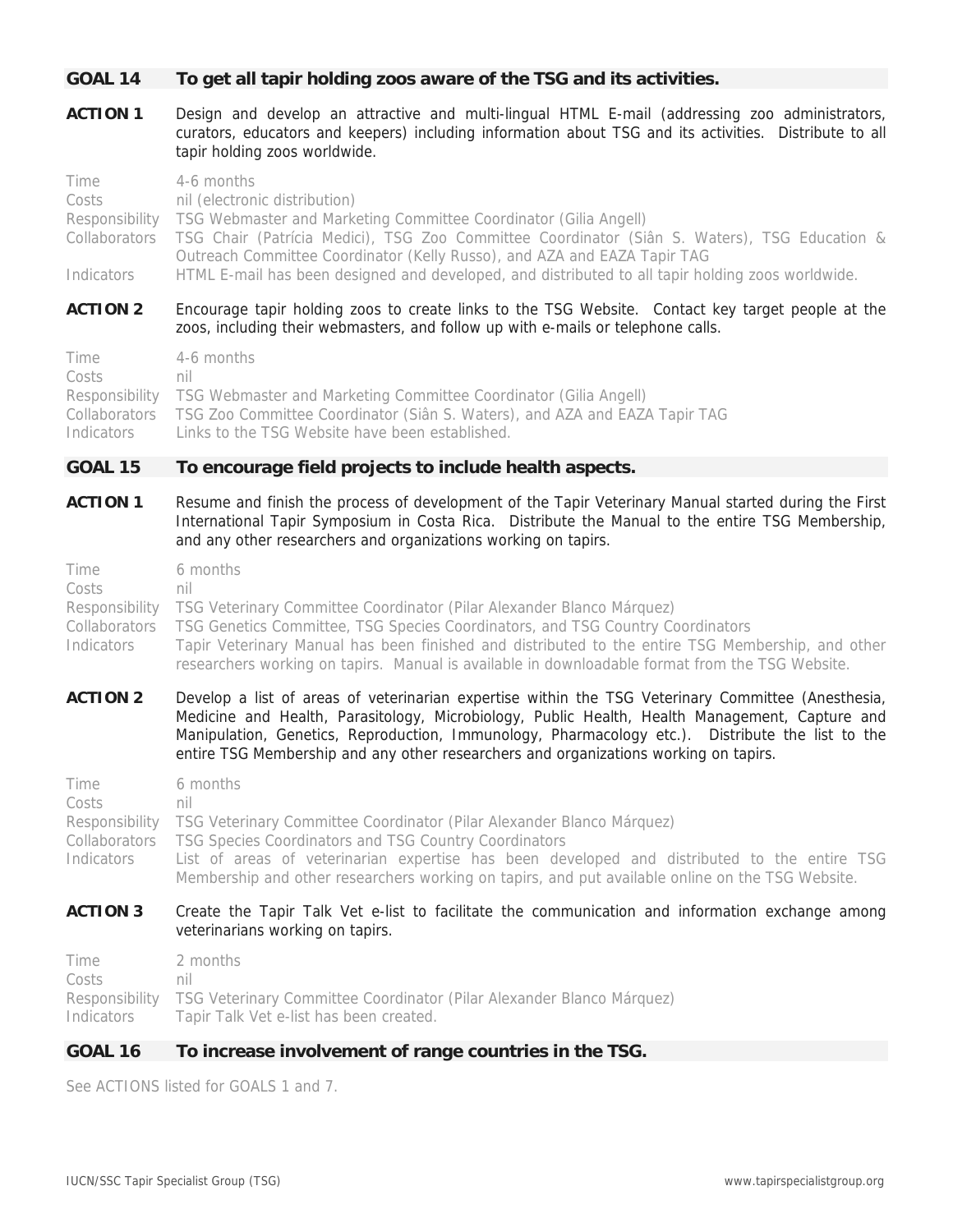# **GOAL 17 To have TSG approved husbandry and veterinary guidelines for all four species of tapirs.**

**ACTION** Develop and distribute a "Tapir Package" (including tapir husbandry and veterinary guidelines, simple environmental enrichment ideas for tapirs, and standardized record keeping forms) in appropriate languages for all four species.

Time 24 months Costs Printing and mailing costs for those zoos with no Internet access Responsibility Alan H. Shoemaker (AZA Tapir TAG, USA) and TSG Zoo Committee Coordinator (Siân S. Waters) Collaborators AZA and EAZA Tapir TAG, and TSG Veterinary Committee Indicators "Tapir Package" has been produced, translated, and distributed to all tapir holding zoos worldwide and TSG Membership. "Tapir Package" is available in downloadable format from the TSG Website.

#### **GOAL 18 To collect ethno-zoological knowledge.**

**ACTION** Establish a working group of TSG Members to discuss ways to collect ethno-zoological data in the tapir range countries, and create standard data sheets and checklists.

Time 6 months Costs nil Responsibility Adrián Naveda Rodriguez (Venezuela) Indicators Working group has been established, and data sheets and checklists have been created.

# **GOAL 19 To improve communication between the TSG and other organizations.**

See ACTIONS listed for GOAL 1.

#### **GOAL 20 To have threat assessments in each country for species and habitat.**

See ACTIONS listed for GOAL 1.

# **GOAL 21 To have husbandry and veterinary guidelines distributed to regional/national zoo organizations or individual zoos in range countries.**

See ACTIONS listed for GOAL 15. See ACTIONS listed for GOAL 17.

# **GOAL 22 To have legal authorities aware of international management needs and acknowledging zoos' role in conservation.**

#### **ACTION 1** Partner with the IUCN/SSC Conservation Breeding Specialist Group in their efforts to sort this out.

Time 6 months Costs nil Responsibility Douglas M. Richardson Collaborators AZA and EAZA Tapir TAG, and IUCN/SSC Conservation Breeding Specialist Group (CBSG) Indicators Draft has been developed and distributed among appropriate TSG Members, and AZA and EAZA Tapir TAG members for comments and approval.

#### ACTION 2 Develop a draft TSG Statement of Philosophy on movement of tapirs between facilities and regions.

Time 6 months Costs nil Responsibility Douglas M. Richardson Collaborators AZA and EAZA Tapir TAG Indicators Draft has been developed and distributed among appropriate TSG Members, and AZA and EAZA Tapir TAG members for comments and approval.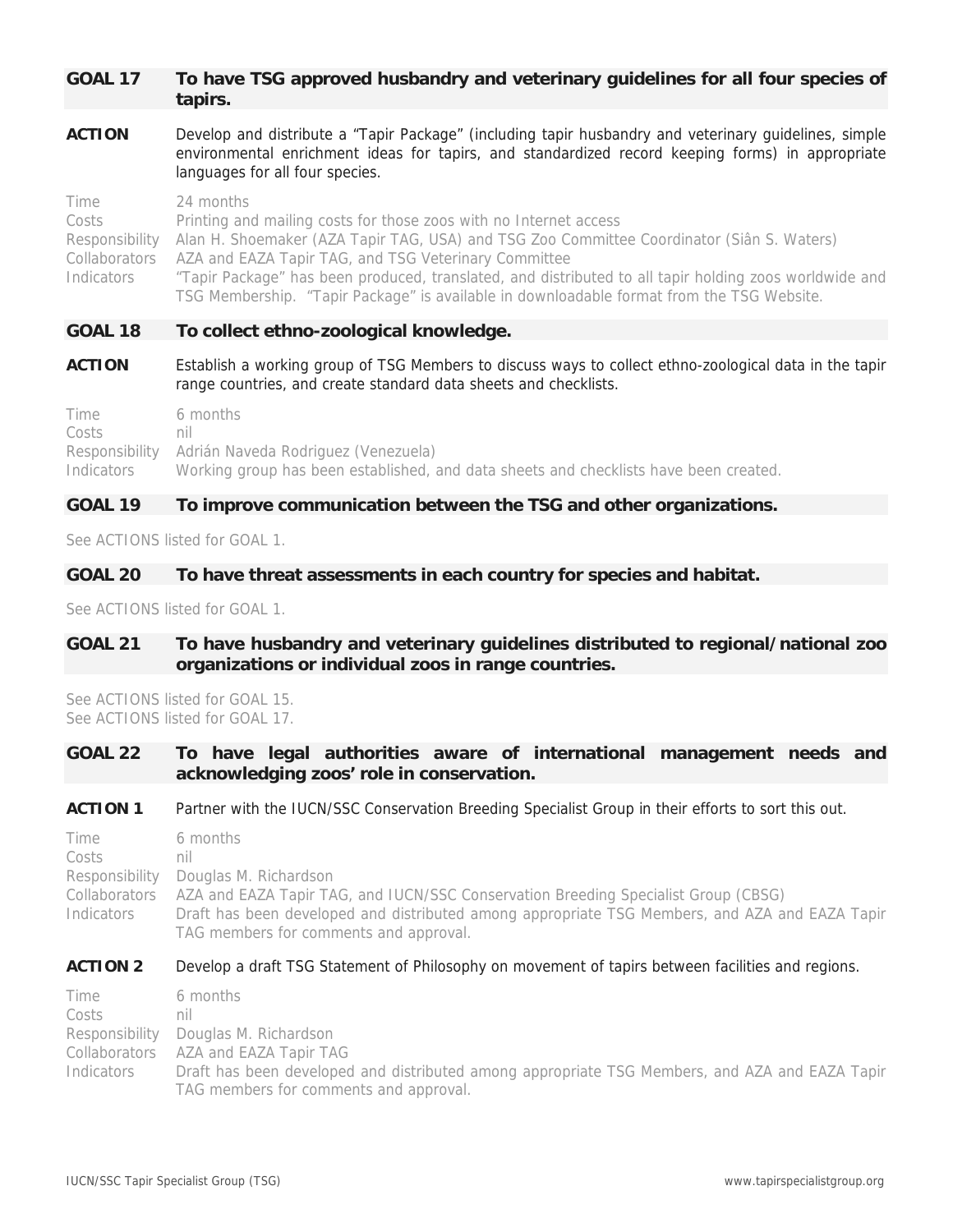# **GOAL 23 To have a diagnosis about legislation and management policies related to tapir conservation in each country.**

**ACTION** TSG Country Coordinators send questionnaires to governmental agencies and policy-making agencies in each tapir range country in Central and South America, and Southeast Asia.

| Time       | 10 months                                                                                        |
|------------|--------------------------------------------------------------------------------------------------|
| Cost       | nil (electronic query)                                                                           |
|            | Responsibility TSG Country Coordinators                                                          |
|            | Collaborators  TSG Chair (Patrícia Medici) and TSG Species Coordinators                          |
| Indicators | Questionnaires have been sent, responses have been received, and document including information  |
|            | about legislation and management policies related to tapir conservation in each country has been |
|            | produced and distributed.                                                                        |

#### **GOAL 24 To improve communication between TSG Members.**

**ACTION 1** Develop a pledge to communicate to be written into the signed IUCN/SSC TSG Membership Form.

| <b>Time</b> | 3 months                                                                         |
|-------------|----------------------------------------------------------------------------------|
| Costs       | nil                                                                              |
|             | Responsibility TSG Chair (Patrícia Medici) and TSG Deputy-Chair (Siân S. Waters) |
| Indicators  | Pledge developed and incorporated to the IUCN/SSC TSG Membership Form.           |

#### **ACTION 2** TSG Chair and other TSG officers communicate with the entire membership and/or members of specific TSG Committees at least once a month.

| Time       | 24 months                                                                                |
|------------|------------------------------------------------------------------------------------------|
| Costs      | nil                                                                                      |
|            | Responsibility TSG Chair (Patrícia Medici) and other TSG officers                        |
| Indicators | Communication among TSG members has increased. Each TSG member has became involved in at |
|            | least one task listed on the TSG Plans for Action 2004/2005.                             |

#### **GOAL 25 To establish a clear and recognizable/concise mission about what the TSG is and why it is important.**

**ACTION** Conduct an e-mail discussion among TSG Members and develop a new TSG Mission Statement in accordance with the IUCN/SSC mission. Identify someone with the necessary background to facilitate the discussions.

| Time       | 12 months                                                                                 |
|------------|-------------------------------------------------------------------------------------------|
| Costs      | nıl                                                                                       |
|            | Responsibility TSG Chair (Patrícia Medici)                                                |
|            | Collaborators TSG Marketing Committee Coordinator (Gilia Angell) and TSG Membership       |
| Indicators | E-mail discussions have been conducted, and new TSG Mission Statement has been developed. |
|            |                                                                                           |

# **GOAL 26 To create a TSG Members section in the TSG Website where information can be divulged.**

See GOAL 5, ACTION 2.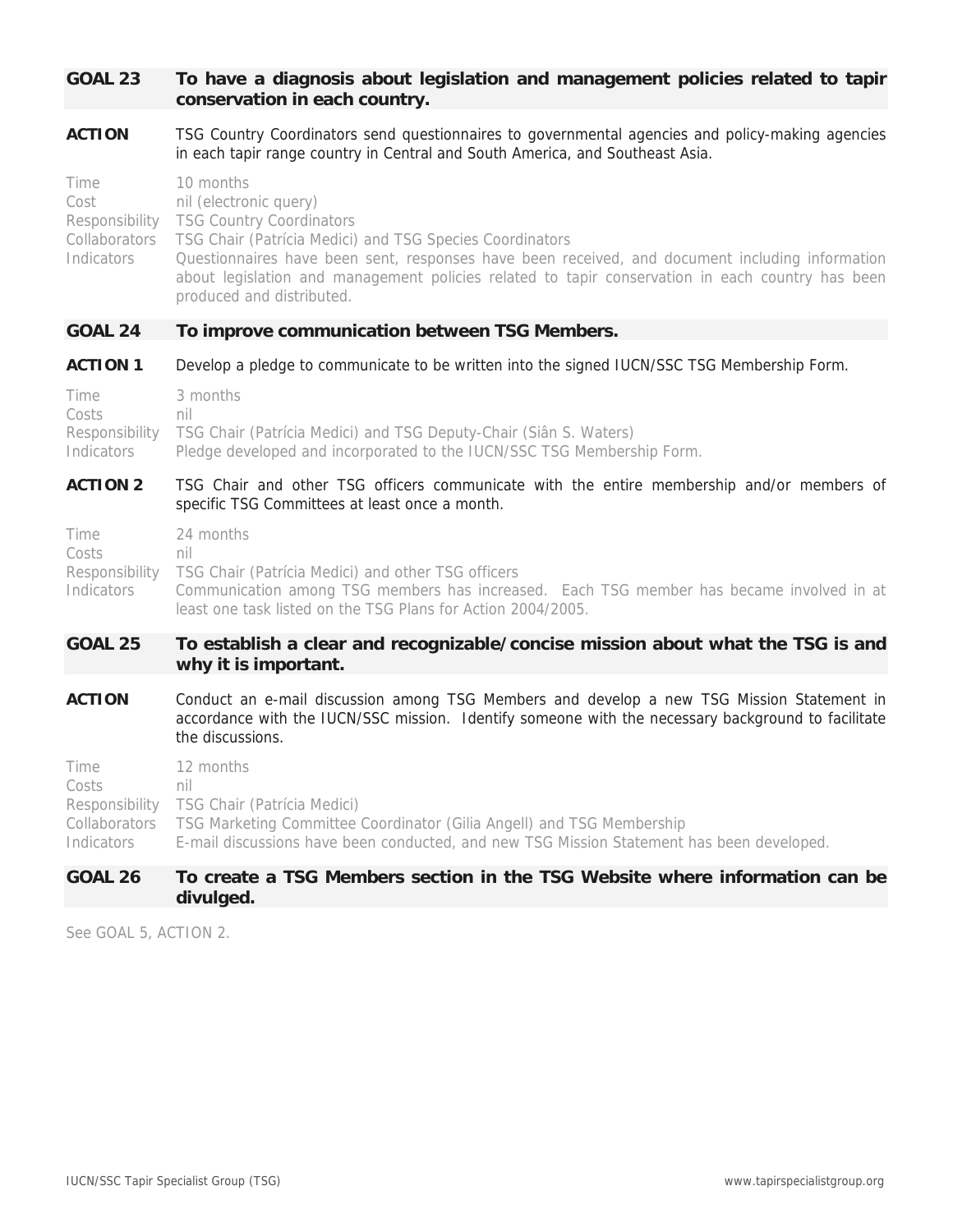# **TSG Fundraising Committee: Plans for Action 2004-2005**

#### **GOAL 1 Re-Structure the TSG Conservation Fund (TSGCF).**

#### **ACTION 1** Move the TSG Conservation Fund (TSGCF) to the Houston Zoo Inc.

Time 2 months Costs nil Responsibility TSG Chair (Patrícia Medici) and Houston Zoo Inc. Director (Rick Barongi) Indicators The TSGCF has been moved to the Houston Zoo Inc. and is functioning normally.

#### **ACTION 2** Create web pages for the TSG Conservation Fund (TSGCF) on the TSG Website, and establish a system of donations online.

| Time       | 4-6 months                                                                                    |
|------------|-----------------------------------------------------------------------------------------------|
| Costs      | \$200-\$500 up front investment in credit card processing software                            |
|            | Responsibility TSG Webmaster (Gilia Angell)                                                   |
|            | Collaborators  TSG Chair (Patrícia Medici)                                                    |
| Indicators | The TSGCF web pages have been created, and the TSGCF online donation form is functioning, and |
|            | online donations can be made, processed and accepted.                                         |

#### **ACTION 3** Improve the TSG Conservation Fund (TSGCF) Proposal Reviewing Forms.

| Time       | 6 months                                                               |
|------------|------------------------------------------------------------------------|
| Costs      | nil                                                                    |
|            | Responsibility TSG Fundraising Committee Coordinator (Patricia Medici) |
|            | Collaborators TSGCF Reviewing Committee                                |
| Indicators | The TSGCF Proposal Reviewing forms have been reviewed and improved.    |

# **GOAL 2 Raise a larger amount of funds for the TSG Conservation Fund (TSGCF) and distribute these funds to tapir conservation projects (field and captivity) through selective processes.**

**ACTION 1** Conduct Annual TSGCF Campaigns for Private Donors worldwide (printed flyers, e-mails, and through the TSG Website).

| Time              | 24 months                                                                                               |
|-------------------|---------------------------------------------------------------------------------------------------------|
| Costs             | Printing and mailing costs                                                                              |
|                   | Responsibility TSG Fundraising Committee Coordinator (Patrícia Medici), and TSG Webmaster and Marketing |
|                   | Committee Coordinator (Gilia Angell)                                                                    |
| <b>Indicators</b> | Two annual campaigns (2004 and 2005) have been conducted.                                               |

#### **ACTION 2** Conduct Annual TSGCF Campaigns Tapir Holding Institutions worldwide (Tapir Appeals).

| Time       | 24 months                                                              |
|------------|------------------------------------------------------------------------|
| Costs      | Printing and mailing costs                                             |
|            | Responsibility TSG Chair (Patrícia Medici), and AZA and EAZA Tapir TAG |
|            | Collaborators TSG Zoo Committee Coordinator (Siân S. Waters)           |
| Indicators | Two annual campaigns (2004 and 2005) have been conducted.              |

#### **ACTION 3** Develop the TSG Proposal (printed and multimedia) and the "Menu" of Tapir Conservation Projects. Submit or present the proposal to at least five (5) major potential funding sources.

| Time           | 6 months for the development of the proposal / 24 months for the applications                       |
|----------------|-----------------------------------------------------------------------------------------------------|
| Costs          | Printing and mailing costs                                                                          |
| Responsibility | TSG Fundraising Committee Coordinator (Patrícia Medici)                                             |
| Indicators     | The TSG Proposal (printed and multimedia) has been developed and submitted or presented to at least |
|                | five major potential funding sources.                                                               |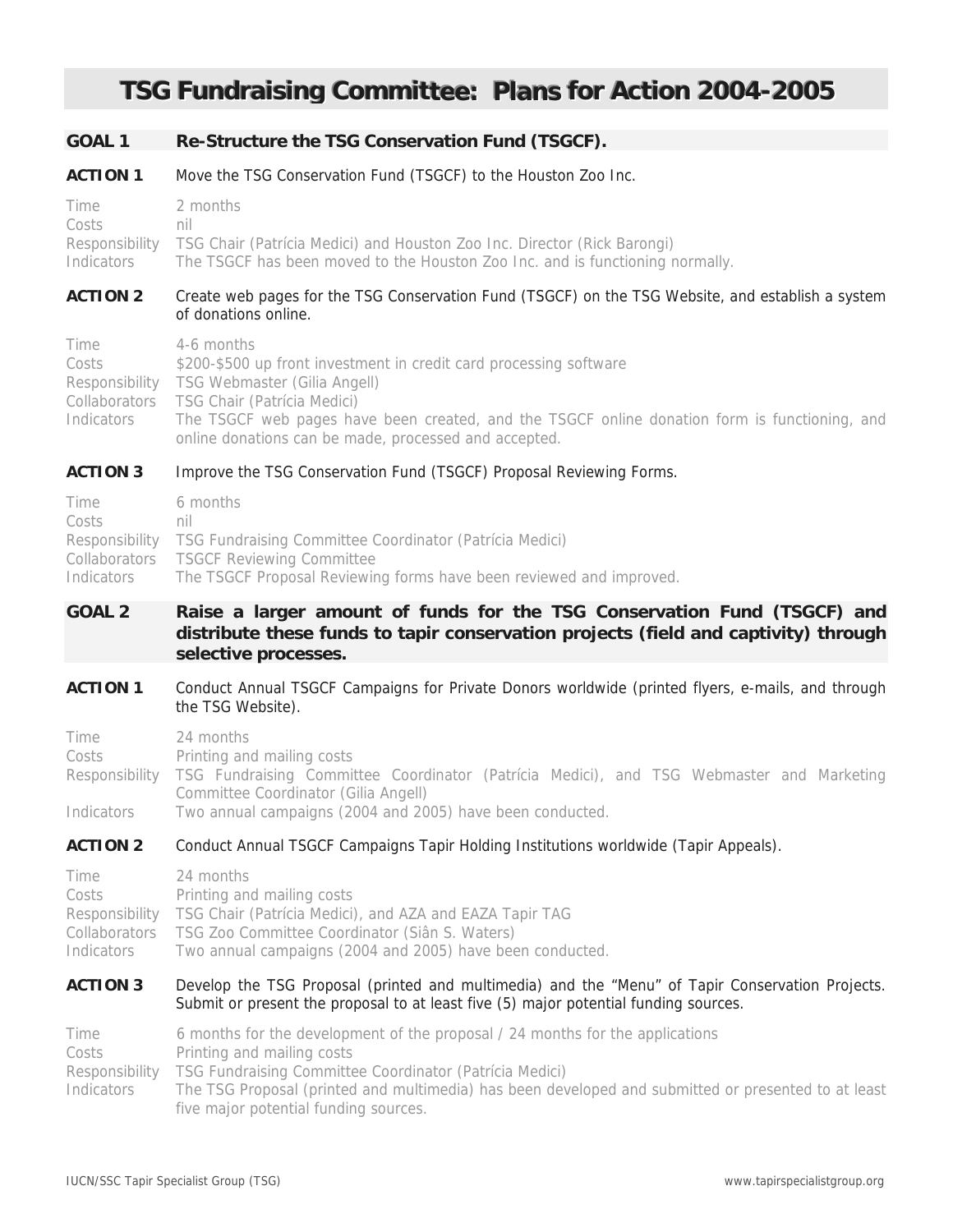# **ACTION 4** Identify two (2) conservation organizations to establish partnerships with the TSG, adopting the group and supporting its activities on a regular basis.

| Time       | 24 months                                                                                         |
|------------|---------------------------------------------------------------------------------------------------|
| Costs      | nil                                                                                               |
|            | Responsibility TSG Chair (Patrícia Medici)                                                        |
|            | Collaborators  TSG Fundraising Committee, and AZA and EAZA Tapir TAG                              |
| Indicators | Two conservation organizations have established partnerships with the TSG, and are supporting the |
|            | group's activities on a regular basis.                                                            |

#### **ACTION 5** Conduct at least two (2) funding cycles, and distribute at least ten (10) tapir conservation grants.

| Time       | 24 months                                                                                       |
|------------|-------------------------------------------------------------------------------------------------|
| Costs      | nil                                                                                             |
|            | Responsibility TSG Fundraising Committee Coordinator (Patrícia Medici)                          |
| Indicators | Two TSGCF funding cycles have been conducted (2004 and 2005), and ten tapir conservation grants |
|            | have been distributed.                                                                          |

# **GOAL 3 Raise funds for the upcoming Tapir Meetings in 2004, 2005 and 2006: Mountain Tapir PHVA (Colombia, October 2004), Baird's Tapir PHVA (Belize, August 2005), and Third International Tapir Symposium (Argentina, January 2006).**

#### **ACTION** Write and submit proposals for each one of the meetings.

| Time       | 24 months                                                                |
|------------|--------------------------------------------------------------------------|
| Costs      | nil                                                                      |
|            | Responsibility TSG Chair (Patrícia Medici) and TSG Fundraising Committee |
|            | Collaborators AZA and EAZA Tapir TAG                                     |
| Indicators | Funds have been raised, and meetings have been successfully conducted.   |

# **GOAL 4 Find financial support for the TSG printing and mailing expenses (fundraising campaigns, action plans, brochures etc.), promotional materials (T-shirts, posters, bags etc.), educational CDs etc.**

#### **ACTION** Identify and contact as many potential donors as possible.

| Time       | 24 months                                                                                     |
|------------|-----------------------------------------------------------------------------------------------|
| Costs      | nıl                                                                                           |
|            | Responsibility TSG Chair (Patrícia Medici) and TSG Fundraising Committee                      |
|            | Collaborators AZA and EAZA Tapir TAG                                                          |
| Indicators | Financial support has been found, and materials have been produced and distributed (or sold). |

# **GOAL 5 Raise funds for the establishment of specific TSG-Supported Projects such as the International Genetics Project, TSG Veterinary Committee Training Fund, TSG "Vets Without Frontiers" Program, TSG Exclosure Plots Project etc.**

#### **ACTION** Write and submit proposals for each one of the projects.

| Time       | 24 months                                                                      |
|------------|--------------------------------------------------------------------------------|
| Costs      | nil                                                                            |
|            | Responsibility Projects' Principal Investigators and TSG Fundraising Committee |
|            | Collaborators TSG Committees Coordinators                                      |
| Indicators | Funds have been raised, and projects have been established.                    |